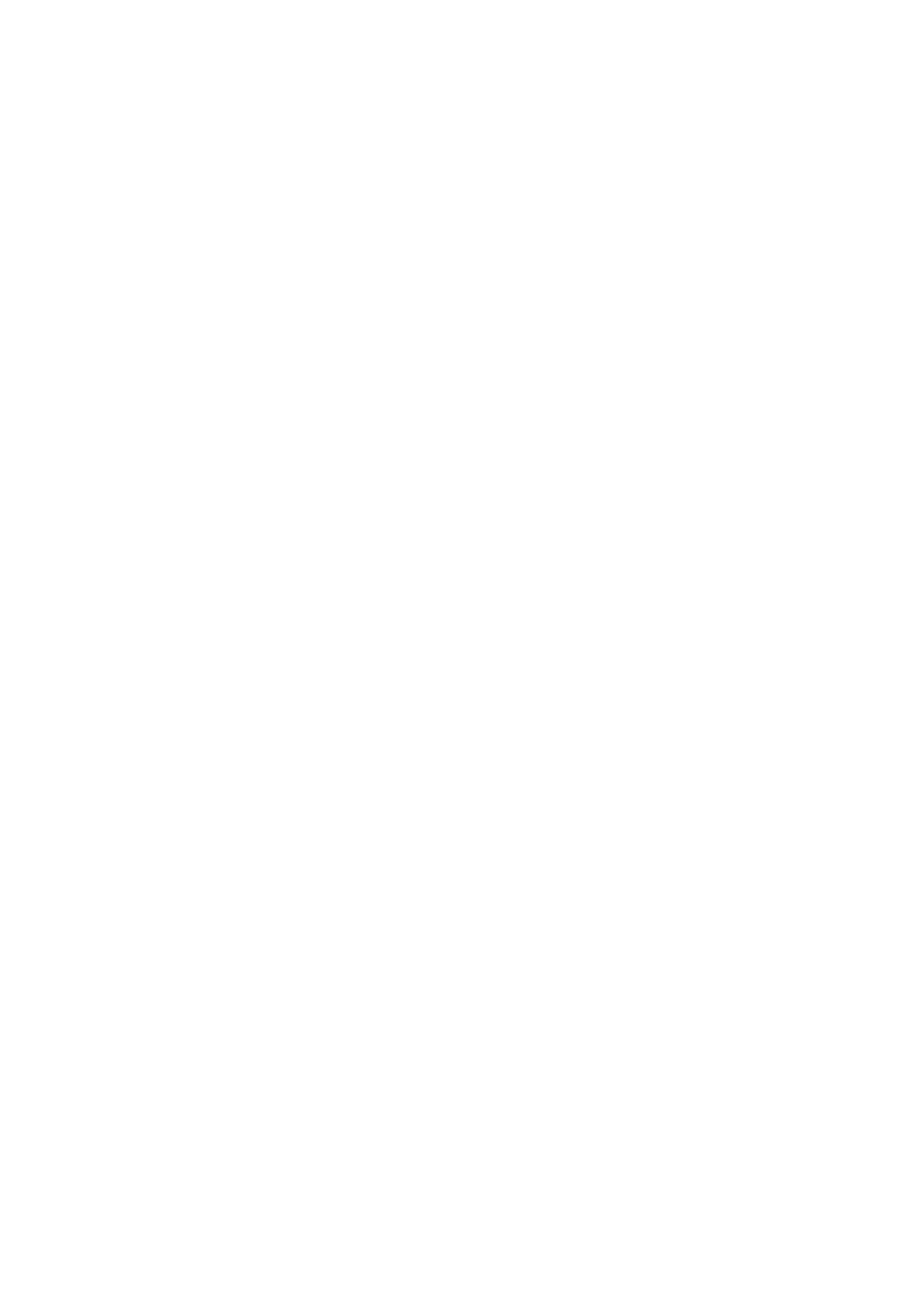

Europæiske ERV Frederiksberg Allé 3 1790 København V CVR nr : 62940514

Telefon 33 25 25 25 [www.erv.dk](http://www.erv.dk)

# Business travel insurance short time Terms and conditions No. 05901

In accordance with Danish insurance legislation Valid from 1 January 2013

# Table of content

# Chapter 1 - Preliminary provisions

<span id="page-2-0"></span>

| Definitions                                     | 4              |
|-------------------------------------------------|----------------|
| Who can take out the insurance?                 | 4              |
| Who is covered by the insurance?                | $\overline{4}$ |
| Where does the insurance cover?                 | 4              |
| Special provisions regarding war and risk zones | 4              |
| When does the insurance provide cover           | 4              |
| The insurance policy and terms and conditions   | 4              |
| Sum insured                                     | $\overline{4}$ |
| Insurance premium                               | $\overline{4}$ |
| What is a claim?                                | $\overline{4}$ |
| Disclosure of information                       | 5              |

# Chapter 2 - coverages

# Ilness and transport

| <b>Illness</b>                     | 5  |
|------------------------------------|----|
| Patient transport and repatriation | 6  |
| Patient escort and summoning       | 7  |
| Curtailment                        | 8  |
| Replacement person                 | 8  |
| Medical malpractice                | 9  |
| 24 hour Emergency Control Centre   |    |
| (emergency assistance)             | 9  |
| Luggage                            | 9  |
| Delayed luggage                    | 11 |
| Personal accident                  | 11 |
| Assault                            | 13 |
| Personal liability                 | 13 |
| Global legal assistance            | 14 |
| Bond/bail                          | 14 |

## WorldRescue®

| Search and rescue                       | 15 |
|-----------------------------------------|----|
| <b>Evacuation</b>                       | 16 |
| Treatment from a psychologist in the    |    |
| country of residence                    | 16 |
| Crisis psychological treatment          | 17 |
| Crisis help for relatives               | 17 |
| WorldRescue® contingency plan           | 17 |
| War and risk zone                       | 17 |
|                                         |    |
| Chapter 3 - General provisions          |    |
| General exclusions                      | 18 |
| Payment of the premium                  | 18 |
| Fraudulent and incorrect information    | 18 |
| Personal data processing and disclosure |    |
| of information                          | 19 |
| Complaints                              | 19 |
| The insurance agreement                 | 19 |
| Other insurance                         | 19 |
| Transfer of compensation claims         | 19 |
| Recourse                                | 20 |
| Venue and applicable law                | 20 |
| Definitions                             | 20 |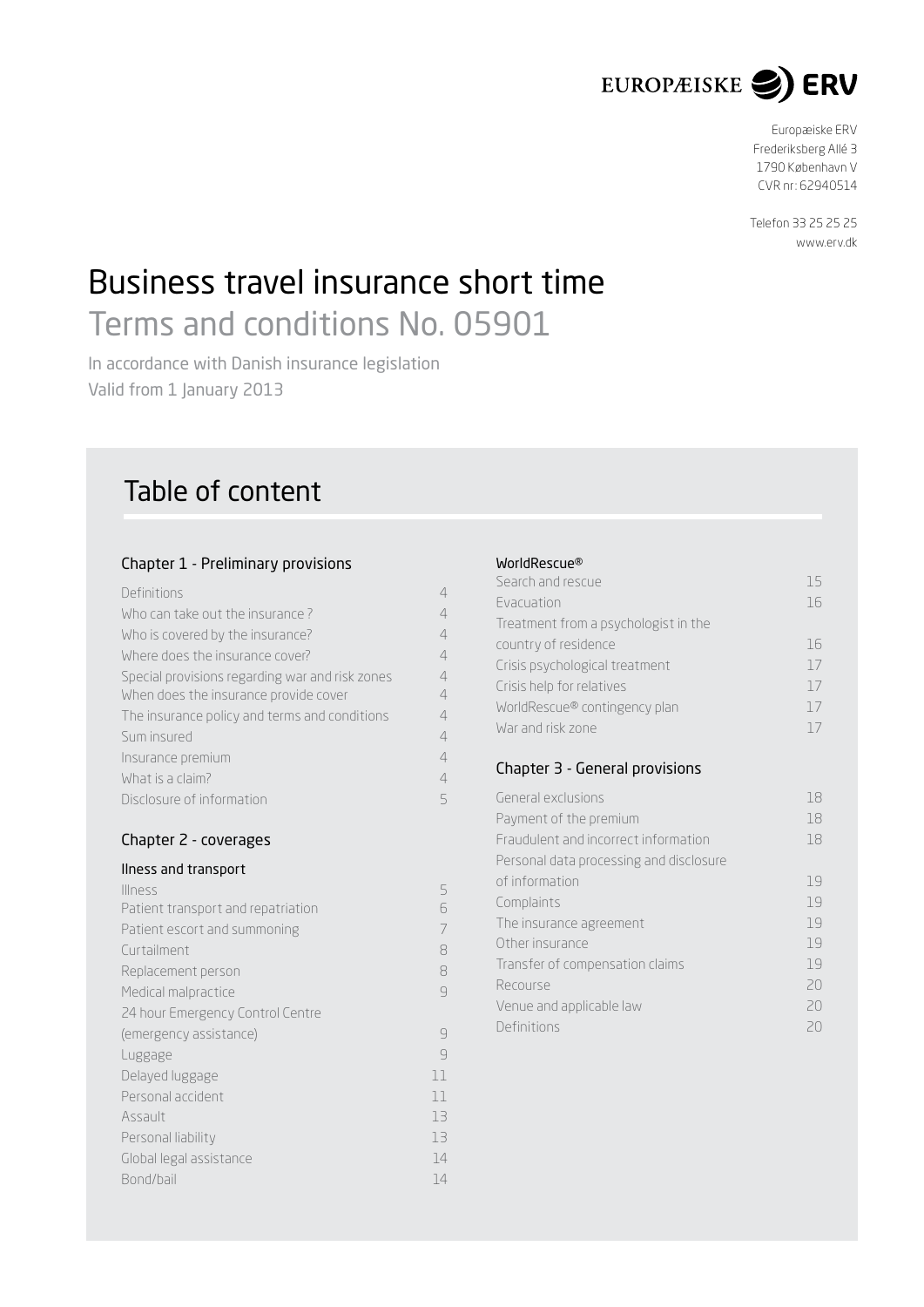Chapter 1 preliminary provisions

#### Definitions

Words in the text indicated with *italics* are defined in section 31.

### Who can take out the policy?

The policy can be taken out by companies, associations, organisations and individuals with an address in Denmark, unless otherwise was authorised in writing by Europæiske ERV prior to taking out the policy. The company, the organisation or the individual shall hereinafter be referred to as the policy holder.

#### Who is covered by the insurance?

The person or persons who are listed on the insurance policy are hereinafter referred to as the insured. The insured shall in his/her *country of residence* be entitled to benefits in accordance with the applicable laws on public health insurance or private medical insurance.

#### What travel is covered by the insurance?

The insurance covers business trips and holidays that are held in combination with business trips.

The insurance can be taken out for a maximum period of twelve months.

## Where does the insurance cover?

The insurance covers only in the geographical areas listed on the policy.

- Nordic countries: Greenland, the Faroe Islands, Finland, Iceland, Norway and Sweden.
- Europe;

 Albania, Andorra, Belgium, Bosnia-Herzegovina, Bulgaria, Cyprus, Estonia, France, Greece, the Netherlands, Belarus, Ireland, Italy, Kosovo, Croatia, Latvia, Liechtenstein, Lithuania, Luxembourg, Macedonia, Malta, Moldova, Monaco, Montenegro, Poland, Portugal, Romania, Russia (up to the Urals), San Marino, Switzerland, Serbia, Slovakia, Slovenia, Spain, the United Kingdom, Czech Republic, Turkey, Germany, Ukraine, Hungary, the Vatican State and Austria.

• The entire world, incl. Europe;

#### Special provisions for war and risk zones

Europæiske ERV shall draw up and continuously update a war and risk list with a specification of countries/areas with unrest. The war and risk list is divided into a *war zone* and *risk zone*. Countries/areas listed under *war zone* can be seen at www.erv.dk and countries/areas listed under *risk zone* may be obtained by contacting Europæiske ERV. When travelling to countries/areas listed under *risk zone*, an additional premium of 100% must be paid. If Europæiske ERV has not been informed about travel to an area classified as a *risk zone* prior to departure and/or the associated additional premium has not been paid prior to departure, the insurance will not cover damage caused while the insured is in the *risk* 

*zone* in question.

Coverage cannot be taken out for travel to countries/ area which at the time of departure are characterised as a *war zone*.

For coverage in war and *risk zones*, see section 21.

### What time period does the insurance cover?

The insurance covers from the time when the insured leaves the place of residence or work in the *country of residence* to start the trip, but never earlier than the commencement of the insurance period.

The insurance will cease upon return to the place of residence or work in the *country of residence*, but never later than the expiration of the insurance period.

Europæiske ERV's coverage and liability obligation requires a valid and paid insurance at any time.

The insurance does not cover during transportation between the insured's place of residence and work.

If the insured is delayed during *the journey home* through no fault of his/her own, the insurance period will be extended by up to 48 hours without an additional premium.

#### The insurance policy and terms and conditions

The coverage of the insurance is stated in chapter 2. Only by reading through the following insurance conditions in conjunction with the policy will you get a complete picture of what and how much the insurance covers. If a damage expense is not included under the section Which expenses does the insurance cover?, it means that the expense is not covered by the insurance.

## Chronic or pre-existing medical conditions

If the insured has a chronic or *existing illness*, which could require treatment during the journey, special rules shall apply. The insured's health condition may mean that the insured is not covered in relation to the chronic or *existing illness*. It is important that the insured, before departure, finds out whether there is coverage and possibly has a binding prior medical approval from Europæiske ERV.

#### Sum insured

The insurance sums and partial sums listed in the terms and conditions for the individual coverages comprise the limit of Europæiske ERV's liability to pay compensation for all claims taking place during the insurance period under the respective coverage.

#### Insurance premium

The premium shall be calculated on the basis of the selected coverage area and the number of insured days of travel.

Both departure and return days are to be counted as a day of travel.

#### What is a claim?

A claim is one or more incidents that occur at the same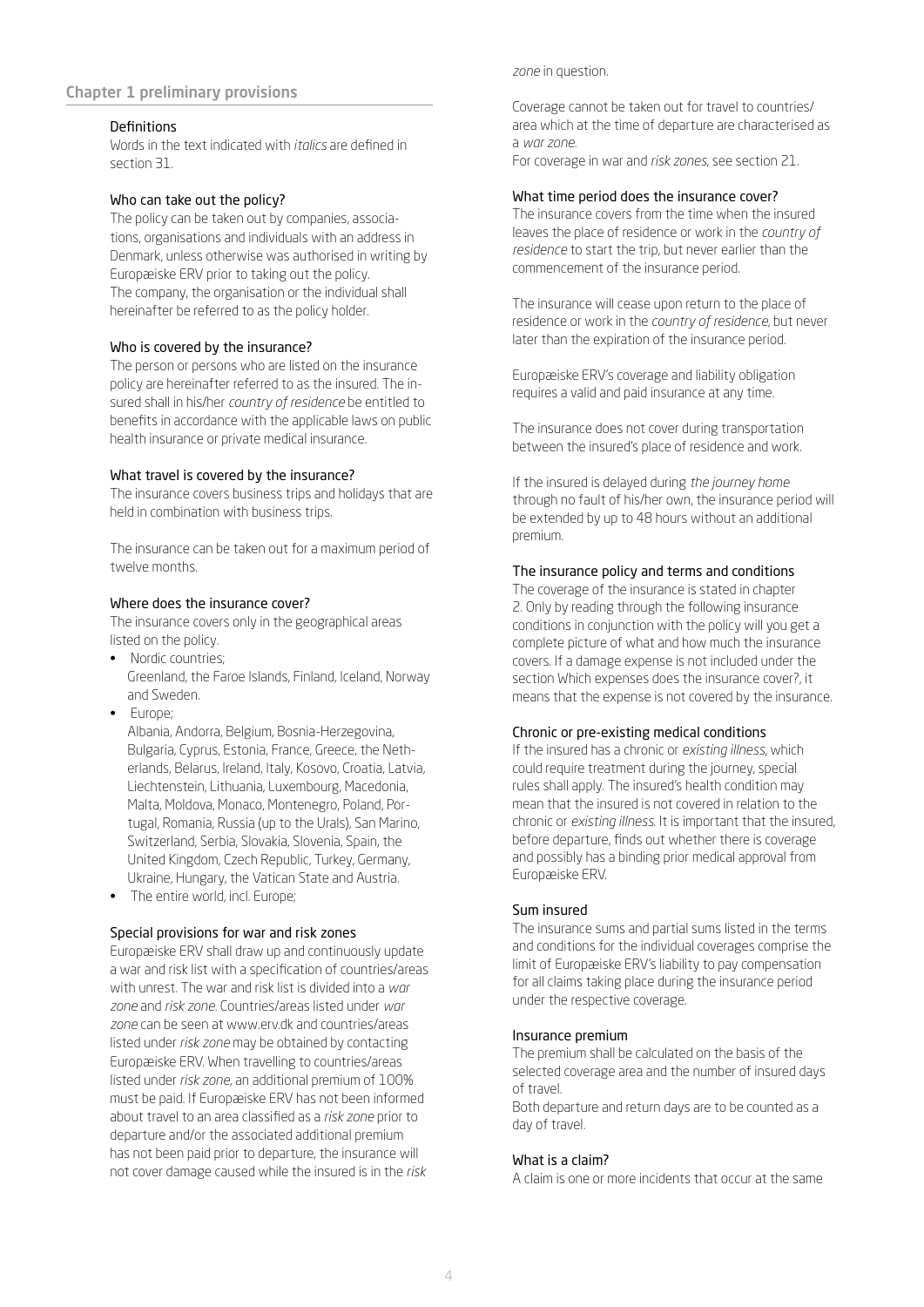time or in continuation of each other and which arise out of the same cause of damage.

The insurance does not cover expenses for treatment carried out after of the insurance has expired. This applies regardless of the reason for the expiration.

## Disclosure of information

In the event of a claim, Europæiske ERV discloses the information provided by the insured/policy holder as well as the scope of the coverage provided by the policy to Europæiske ERV's international network, including our Emergency Control Centre (emergency assistance) and service offices. In the case of search and rescue operations, the information can also be passed on to the *Ministry of Foreign Affairs of Denmark*. This is done to ensure that the optimal assistance is provided during the trip.

It is the right of the Europæiske ERV medical unit to seek information on the health condition of the insured and treatment from the physicians and hospitals, who have treated the insured, and if necessary to discuss circumstances with these that have been informed to Europæiske ERV. Europæiske ERV guarantees full discretion with regards to such information. By request, the insured is required to sign a so-called "medical release".

Europæiske ERV has the right to require that the insured allows himself/herself to be examined by the Europæiske ERV medical unit or a physician appointed by Europæiske ERV, including the right to carry out a socalled "second opinion".

In the event of death, Europæiske ERV has the right to require an autopsy. In that case, Europæiske ERV will pay all costs for this. If the bereaved family rejects the autopsy, the right to compensation will be forfeited.

# Chapter 2 Coverages

- 1 Illness
- 1.0 Sum insured Unlimited.
- 1.1 What types of claims does the insurance cover? The insurance covers claims as a result of *acute illness* or injury that arise on a business trip.

## 1.2 Which expenses does the insurance cover?

The insurance covers reasonable and necessary expenses for

- a) treatment from a physician with authorisation in the country where the insured is treated (treating physician),
- b) hospitalisation in a two-bed room ("semi-private") unless otherwise approved by the Europæiske ERV medical unit
- c) hospitalisation in an intensive care unit where this is prescribed by the Europæiske ERV medical unit or agreed between the attending physician and the Europæiske ERV medical unit,
- d) supply of screened blood, if the Europæiske ERV medical unit considers that this is necessary as well as on-site monitoring that the insured receives the

screened blood, if the Europæiske ERV medical unit considers that this is necessary,

- e) medication prescribed by a physician,
- f) treatment from a physiotherapist, ergo therapist, chiropractor, osteopath or acupuncturist up to DKK 2,500, or consultation with a psychologist or psychiatrist in the *country of residence* and/or abroad up to DKK 2,500 in cases where the insured person has been admitted to hospital or where the insured has been victim of rape, *assault*, robbery or similar traumatic experiences on the trip. It is a condition that there is a prescription from your own physician or treating physician and that the treatment is approved by the Europæiske ERV medical unit.

## Dental treatment

g) *dental treatment* up to DKK 10,000. *The dental treatment* must be commenced abroad but can be completed if necessary in *the country of residence*. This is a one-and-for-all expense – i.e. the insurance does not cover renewed treatment that can be related to the same dental injury.

## Birth and treatment of an unborn child

The insurance covers reasonable and necessary expenses for

- h) birth up to 4 weeks before the expected time of birth and the treatment of a premature child/children, including hospitalisation, hotel stay and consumption in connection with this,
- i) treatment of *acute illness* of the unborn child/children which arose on a business trip up to 4 weeks before the expected birth.

### Hotel stay and consumption

The insurance covers reasonable and necessary *extra expenses* for

- j) a hotel stay prescribed by a physician as well as consumption up to DKK 2,000 per day after approval by Europæiske ERV, if treatment that would otherwise require hospitalisation hereby can take place on an outpatient basis,
- k) a hotel stay as well as consumption up until DKK 2,000 per day after approval by Europæiske ERV after stopping treatment and up to the *journey home* or *repatriation* can take place,
- l) a hotel stay and consumption up until DKK 2,000 per day after approval by Europæiske ERV the planned travel route in accordance with section 2.2 g can be resumed.

## Miscellaneous expenses

- m) contact to Europæiske ERV including Europæiske ERV's Emergency Control (emergency assistance) and service offices throughout the world,
- n) phone calls, newspapers, magazines, books and access to the internet in the event of hospitalisation lasting more than 24 hours, up to a limit of DKK 500 per week commenced. Documentation for these expenses is not required,
- o) a possible extension of this travel insurance in cases where the insured's journey home is delayed beyond the insurance period.
- p) extension of visa if hospitalisation or treatment prevents the insured from *travelling home* as planned.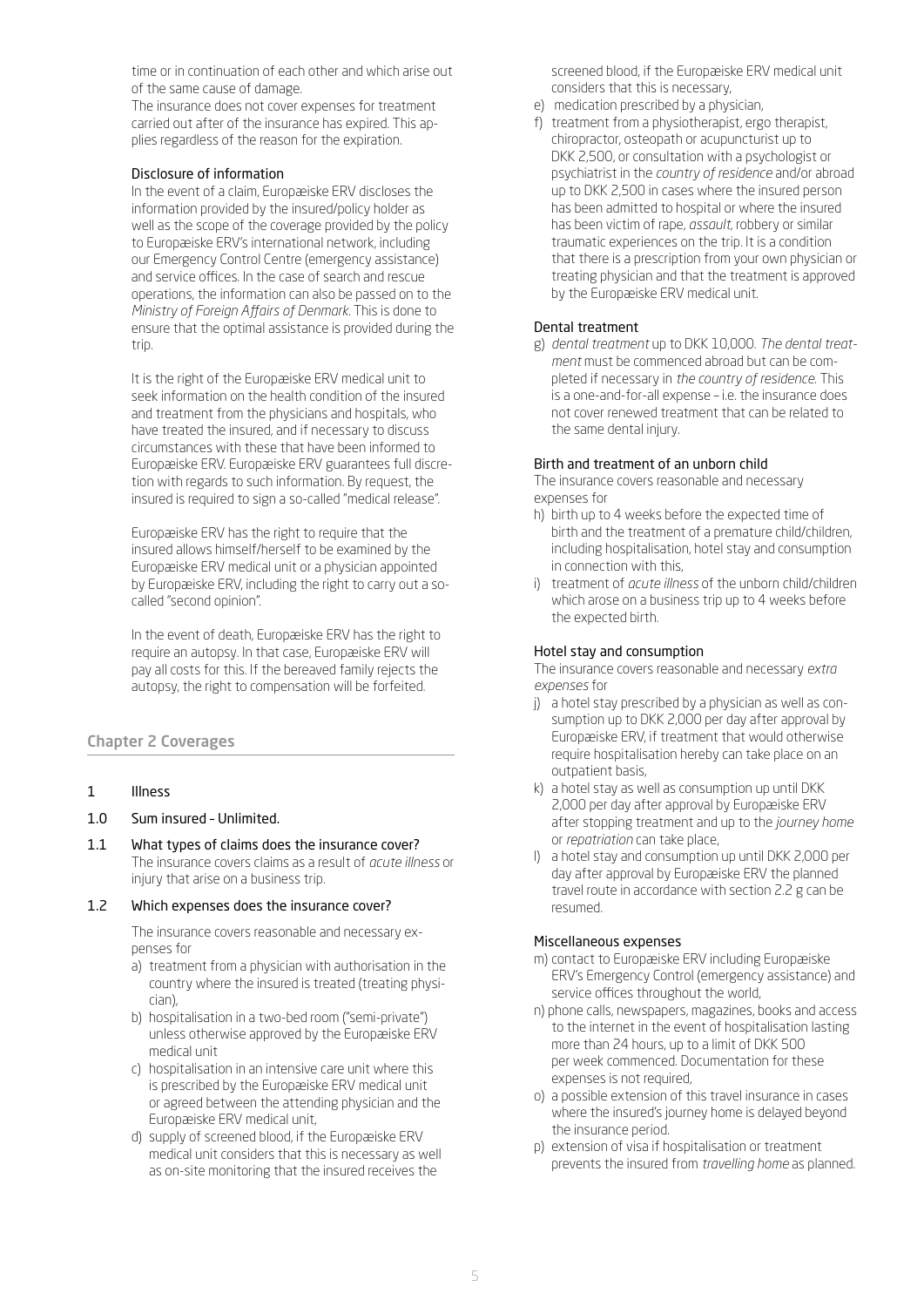# 1.3 Special condition relating to dental treatment

Europæiske ERV is entitled to reduce the reimbursement or refuse to reimburse the expenses of *dental treatment*, to the extent that the Insured's teeth are deemed by a dentist, applying dental criteria, to have been in a considerably worse condition than the teeth of persons of the same age because the teeth were marred by fillings, root treatments or dental diseases in the surrounding tissue or in the jaw before the claim.

# 1.4 Treatment quality

Europæiske ERV will only approve treatment methods which have documented effect and which have been approved by the public health authorities in the country where the treatment is done. Furthermore, it is a prerequisite and a condition that the treatment is highly likely to cure the disease or improve the injury, or that it will significantly improve the state of health after the disease or the injury.

The doctors, specialist doctors, dentists and other medical staff who perform the treatment must have authorisation in the country of practice.

# 1.5 Specially for physiotherapy/ergo therapy /chiropractic/osteopathy/acupuncture

It is a condition for Europæiske ERV's liability to pay compensation for damages that Europæiske ERV receives the original statement from both the local practicing, referring physician with a local practice and the physiotherapist/ergo therapist/chiropractor/ osteopath or acupuncturist.

All treatments must be performed by a certified practitioner within each treatment form. For acupuncture specifically, treatment is only covered if it is done by a physician or by a practitioner who can be considered as an approved Registered Alternate Therapist (RAB) in Denmark.

# 1.6 Exclusions

The insurance does not cover expenses

- a) for the treatment of chronic or *pre-existing illnesses*, which within the last 2 months before departure have resulted in hospitalisation, medical assessment, medical evaluation or treatment at a physician, physiotherapist, chiropractor or other healthcare employee approved by the authorities, or changed medication.
- b) for the treatment of chronic or *pre-existing illnesses*, if the insured has not consulted a physician, has refused or quit treatment for the illness, although the insured ought to know or presume that the illness required treatment or had deteriorated considerably, has been given up on or treatment has been refused, has been enrolled on, referred to or is on a waiting list for assessment/treatment, has been absent from agreed check-ups within the past 2 months, or has given up normal check-ups due to previous nonappearance,
- c) for check-ups and treatment, including medicine designed to keep a chronic or *pre-existing illness* at a stable level and well-regulated,,
- d) for treatment needs known prior to departure,
- e) for the treatment of patients diagnosed with HIV or

AIDS, irrespective of the cause of the treatment,

- f) for treatment or stay after the return to the *country of residence*, (see however section 1.2 f on consultation with a psychologist and 1.2 g concerning *dental treatment*),
- g) for recreational, spa or wellness stays,
- h) for treatment and hospitalisation abroad when the Europæiske ERV medical unit has assessed that treatment can wait until the insured has returned to *the country of residence*,
- i) for continued treatment and hospitalisation if the insured refuses *repatriation*, when Europæiske ERV has made a decision on such *repatriation*,
- j) incurred as a consequence of *repatriation* arranged by the Insured, to the extent that such expenses would not have been incurred if Europæiske ERV had itself arranged the *repatriation*,
- k) for plastic or cosmetic surgery and for treatment of sequelae or complications in connection with these, unless the treatment is approved by the Europæiske ERV medical unit,
- l) incurred as a result of the insured's failure to follow the instructions according to the attending physician and/or the Europæiske ERV medical unit,
- m) to replace, exchange or repair *prostheses*, *implants*, glasses, contact lenses, hearing aids or other aids.

# 1.7 Documentation in the event of injury

It is a condition for Europæiske ERV's liability to pay compensation that the insured

- a) obtains a medical certificate with the diagnosis from the attending physician at the location upon request, grants the Europæiske ERV medical unit access to all relevant medical records, including information on previous cases of illness,,
- b) submits a completed claim form to Europæiske ERV along with original documentation for expenses for which compensation is claimed.

# 2 Patient transport and repatriation

# 2.0 Sum insured – unlimited.

## 2.1 What types of claims are covered?

The insurance covers in the event that the insured suffers from an *acute illness* or injury covered by the coverage Illness.

# 2.2 Which expenses are covered by the insurance?

The insurance covers reasonable and necessary expenses for

- a) transportation to the treatment location,
- b) transfer to the nearest suitable treatment location when the Europæiske ERV medical unit – after contact with the attending physician – assesses that the transfer is necessary and safe,
- c) *repatriation* to the residence/hospital in the *country of residence*. The Europæiske ERV medical unit assesses – after contact with the attending physician – whether or not a *repatriation* is necessary and safe. Europæiske ERV determines, after medical assessment of the insured's condition, which form of transportation that is to be used and when *the repatriation* is to take place,
- d) patient escort prescribed by the Europæiske ERV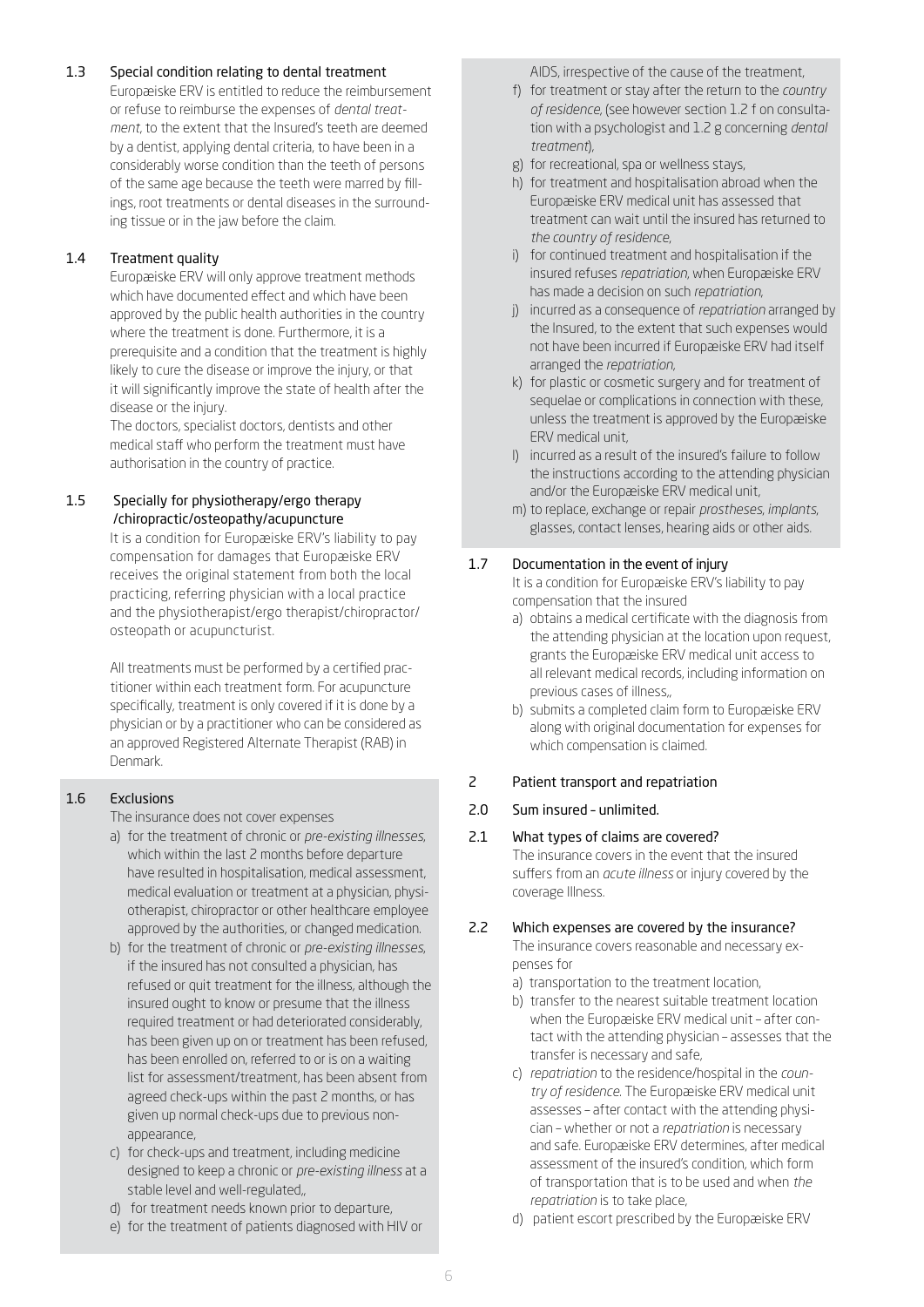medical unit,

- e) *repatriation* to an undertaker in case of death of the insured in the *country of residence*, including costs of statutory measures, e.g. embalming and a zinc coffin, or expenses for cremation and/or burial at the location if the relatives want this, however maximum amount corresponding to what a *repatriation* of the deceased would cost. Europæiske ERV may, however, require that the deceased is *repatriated*, in view of an autopsy.
- f) sending home any *ordinary travel luggage* which the Insured had to leave abroad as a consequence of *repatriation*.

## Missed journey home and missed further outbound journey

If the insured, as a result of a claim eligible for coverage, has not been able to follow the scheduled itinerary or *journey home* as planned, and if the insured has not been *repatriated*, the insurance covers *extra expenses* for

- g) resuming the *fixed itinerary* to the scheduled location on the insured's itinerary, or
- d) *Journey home* to the *country of residence*.

## Europæiske ERV's rights in the event of transportation for treatment

Europæiske ERV has the right to demand *repatriation* of the insured for treatment in the home country and postpone the treatment until the insured is home. Furthermore, Europæiske ERV is entitled to demand the insured be transferred to another suitable treatment location. The Europæiske ERV medical consultant shall decide, where appropriate in consultation with the attending physician, whether transport is necessary and/or safe.

## 2.3 Delay and restrictions

Europæiske ERV cannot be held responsible for delays or restrictions in connection with the transportation due to the weather, mechanical problems, restrictions from public authorities or from the pilot or other conditions which Europæiske ERV does not have influence on.

## 2.4 Special conditions

When driving in one's own car, documented costs for fuel, ferry tickets and bridge taxes and toll are covered to the extent that they do not exceed the expenses which Europæiske ERV would have had in connection with a similar transportation/trip.

# 2.5 Exclusions

The insurance does not cover expenses

- a) for transportation by ambulance plane in cases where transportation can take place in another medically safe manner as assessed by the Europæiske ERV medical unit,
- b) for transportation arranged by the insured, where the Europæiske ERV medical unit does not consider the transportation as necessary and safe,
- c) for *repatriation* as a result of the insured's fear for infection,
- d) for *a journey home*, *repatriation* or resuming of the *established itinerary* organised by the insured himself/herself, which Europæiske ERV would not have had if Europæiske ERV had organised the transportation.

# 2.6 Documentation in the event of a claim

It is a condition for Europæiske ERV's liability to pay compensation,

- a) that the insured obtains a medical certificate with the diagnosis from the attending physician and the physician's attestation that the business trip cannot be completed as planned.
- b) that the insured upon request grants the Europæiske ERV medical unit access to all relevant health records, including information about previous illness,
- c) submits a claims form to Europæiske ERV, along with original documentation for expenses for which compensation is claimed.

## 3 Patient escort and summoning

## 3.0 Sum insured – unlimited

# 3.1 For which persons are expenses covered?

Up to a total of 3 persons of the insured's choice – either as patient escort and/or as summoned.

## 3.2 What types of claims does the insurance cover?

# Escort of a sick person

The insurance covers claims covered under Illness, where the insured

- a) is admitted to hospital because of *acute illness* or injury,
- b) is afflicted with a life-threatening illness/injury,
- c) passes away,
- d) must be *repatriated*,
- e) is unable to follow the planned travel route.

## Summoning

The insurance covers claims covered by the coverage Illness, where the insured

- d) is admitted to hospital because of *acute illness* or injury,
- e) is afflicted with a life-threatening illness/injury,
- f) passes away.

## 3.3 Which expenses does the insurance cover?

## Summoning

The insurance covers reasonable and necessary expenses for

- a) transportation from the residence and return to the residence,
- b) hotel stay and local transportation up to DKK 1,000 per day per person,
- c) board and local transportation up to DKK 250 per day per person,
- d) purchase of a Europæiske ERV travel insurance during summoning.
- e) the issue or renewal of a visa for the summoned person.

## Escorting

The insurance covers reasonable and necessary *extra expenses* for

- f) transportation maximum the same transportation class as the insured – however not an air ambulance in cases where the insured must be transported to an appropriate treatment site or *repatriated*,
- g) *home travel* to the place of residence or catching up with the *established travel route* after the escort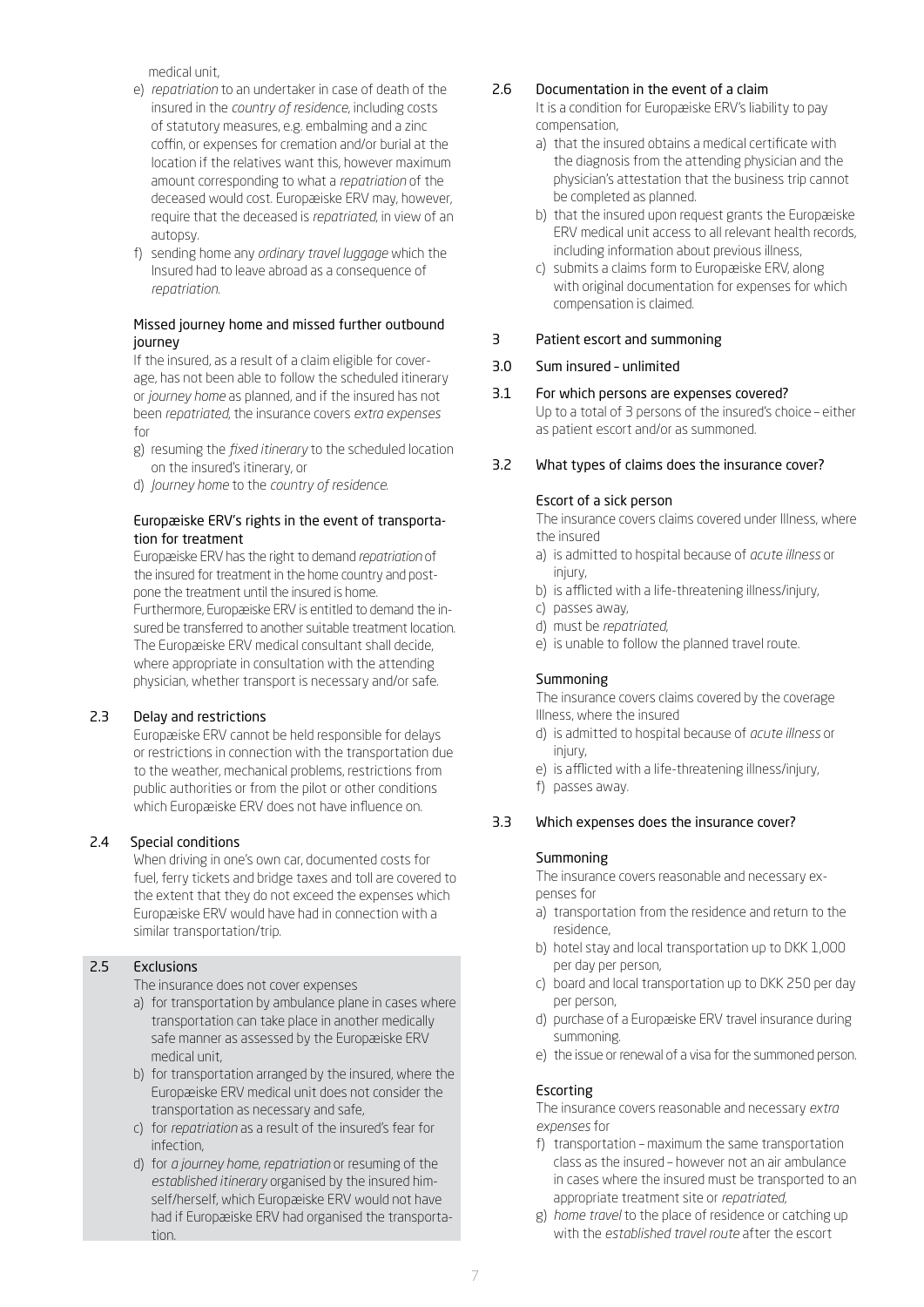either for the discharge of the insured from hospital at the place of stay or the return to residence/hospital in the *country of residence*,

- h) stay up to DKK 1,000 per day per person,
- i) board and local transportation up to DKK 250 per day per person,
- j) *additional expenses* for extension of the existing insurance with Europæiske ERV or the purchase of an Europæiske ERV travel insurance for the duration of the patient escort.
- k) the issue or renewal of a visa for the summoned person.

## 3.4 Exclusions

The insurance does not cover

- a) summoning if the Insured is to be repatriated within 3 days from the summoned person's departure from his/her residence,
- b) expenses for transportation organised by the insured, patient escort or summoned person, which Europæiske ERV would not have had if Europæiske ERV had organised the transportation.

## 3.5 Documentation in the event of a claim

It is a condition for Europæiske ERV's liability for compensation that the insured submits a completed claims form for as well as original documentation of all expenses incurred for stay, consumption and transportation for the persons who have been patient escorts/ summoned.

## 4 Curtailment

## 4.0 Sum insured – unlimited.

- 4.1 What types of claims does the insurance cover? The travel insurance covers in the event that the insured
	- a) is curtailed to the *country of residence* due to a death, a life-threatening acute deterioration in an existing illness or acute serious illness/injury that requires hospitalisation of the insured's spouse, children, cohabitant that are registered at the same address as the insured, *step-children*, foster children, children-in-law, grandchildren, parents, foster parents, grandparents, in-laws, siblings, *step-siblings*, foster siblings, sisters-in-law or fathers-in-law,
	- b) is informed about significant and acute events in the insured's private circumstances in the *country of residence*, such as fire, intrusion or flooding in the insured's home and provided that such an event requires the insured's personal and immediate presence and could not have been anticipated/expected at the time of the insured's departure from the *country of residence* and provided that the *return journey* is approved by Europæiske ERV.

## 4.2 Which expenses does the insurance cover?

The insurance covers reasonable and necessary *extra expenses* for

- a) transportation to the *country of residence* with the same form of transportation/class, which the insured has chosen on the original trip, but a maximum of commercial aircraft/airliner,
- b) return trip to the place where the insured was at the time of the curtailment and subsequent *home journey* to the *country of residence* with the same transportation form/class, which the insured chose on the original trip, but a maximum of commercial aircraft/airliner. The return travel must be made no later than 14 days after the the curtailment.

## 4.3 Special conditions

- a) It is a prerequisite that the criteria set out in section 4.1 are met at the time of the home journey.
- b) When driving in one's own car, documented costs for fuel, ferry tickets and bridge toll and toll fees are covered to the extent that they do not exceed the expenses which Europæiske ERV would have had in connection with a similar transportation/trip.

# 4.4 Exclusions

The insurance does not cover

- a) if in relation to the original travel plan the insured comes to the *country of residence* less than 12 hours from the scheduled time of arrival,
- b) in cases in which the person who is the cause of the curtailment has participated in the same journey as the Insured and has been repatriated,
- c) expenses for the *home journey* organised by the insured himself/herself, which Europæiske ERV would not have had if Europæiske ERV had organised the transportation.

## 4.5 Documentation in the event of a claim

- a) In the event of hospitalisation or death, the insured must obtain a medical certificate or a copy of the death certificate from the physician or the hospital, who has attended the insured's family in the *country of residence*.
- b) In the event of intrusion, fire etc. that require the presence of the insured, the insured must obtain a police report and document that the presence was required.
- c) The Insured must submit a claims form to Europæiske ERV along with original documentation for expenses for which compensation is claimed.

# 5 Replacement person

## 5.0 Insurance sum – DKK 50,000

# 5.1 What types of claims does the insurance cover?

- The travel insurance covers in the event that the insured a) becomes incapable of working for at least 5 consecu-
- tive days as a result of serious *acute illness*/injury or passes away. It is a condition that the incident is covered under the coverage Illness,
- b) is repatriated in accordance with the coverage Repatriation.

## 5.2 Which expenses does the insurance cover?

The insurance covers reasonable and necessary *extra expenses* for

a) transportation of a replacement person to the place where the insured is/was and a subsequent return trip to the country of residence with the same transportation form/class, which the insured has chosen on the original trip, but a maximum of commercial aircraft.

 In the event of a claim mentioned under section 5.1 (a), the insurance also covers reasonable and necessary *additional expenses* for

b) the insured's *journey home* to the *country of residence* with the same form of transportation/class, which the insured has chosen on the original trip, but a maximum of commercial aircraft. It is a prerequisite that this will result in an arrival time at least 2 days prior to the scheduled arrival.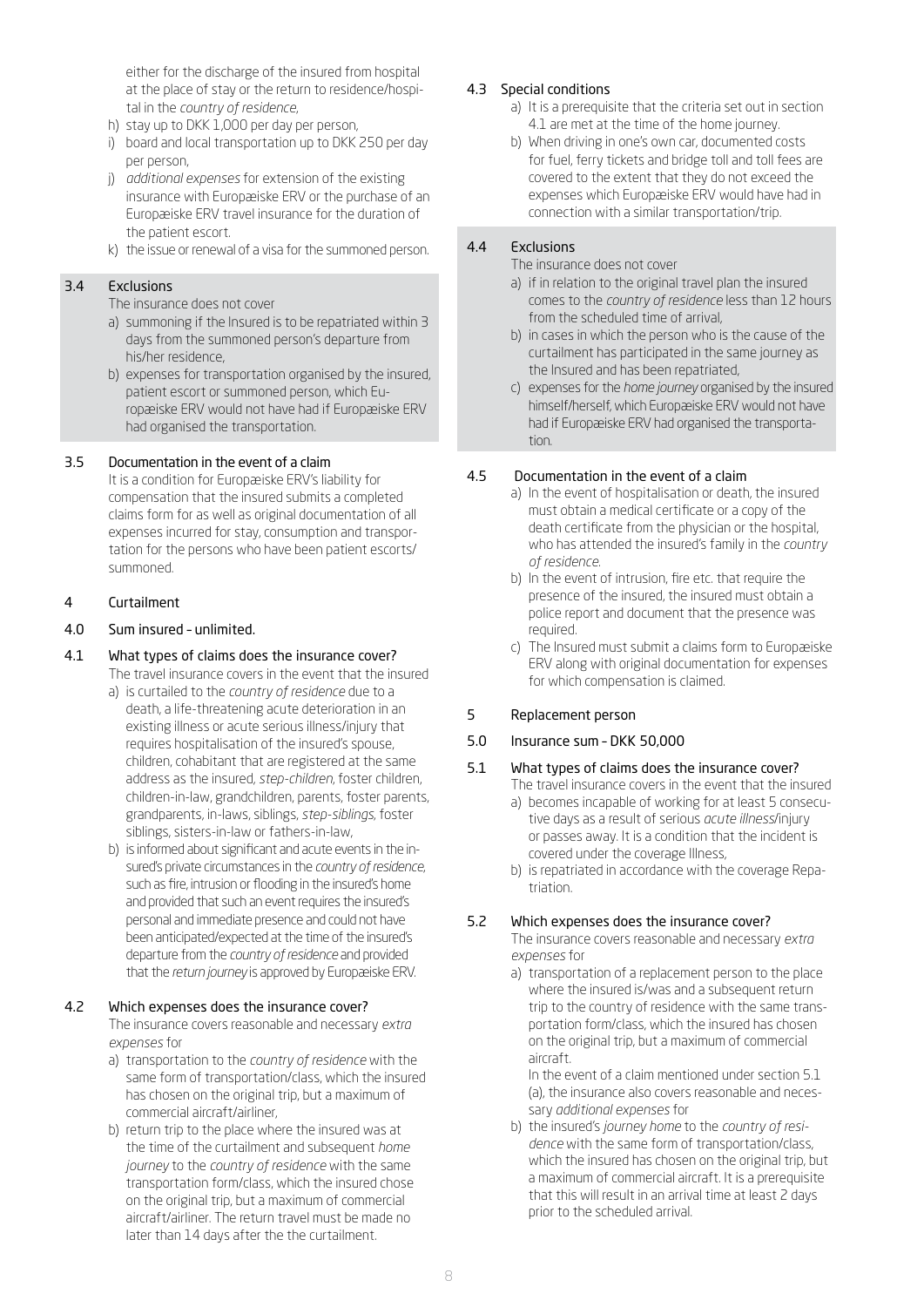## 5.3 Special conditions

- a) When driving in one's own car, documented costs for fuel, ferry tickets, bridge toll and toll fees are covered to the extent that they do not exceed the expenses which Europæiske ERV would have had in connection with a similar transportation/trip.
- b) It is a prerequisite that the replacement the person is sent with a view to taking over and/or completing the work tasks of the insured.

# 5.4 Exclusion

The insurance does not cover expenses for a travel organised by the insured himself/herself, which Europæiske ERV would not have had if Europæiske ERV had organised the transportation.

## 5.5 Documentation in the event of a claim

- a) The insured must obtain a medical certificate from the attending physician at the location, which must indicate that the insured cannot perform the work designated by the policy holder due to illness or injury. The medical certificate shall also contain information on the diagnosis and duration of the expected inability to work.
- b) Original documentation of the *additional expenses* for transportation must be submitted to Europæiske ERV.

## 6 Medical malpractice

## 6.0 Sum insured – DKK 1,000,000

6.1 What types of claims does the insurance cover? The insurance covers claims covered by the coverage Illness, where an authorised physician at the location performs a treatment that entitles the insured to compensation in accordance with Chapters 3 and 4 of the Danish Law on Access to Complaints and Compensation in the Health Service.

# 6.2 What is covered by the insurance?

The insurance gives the right to compensation for permanent injury directly resulting from documented *medical malpractice* carried out by an authorised physician during admission to hospital or outpatient treatment. The compensation constitutes the difference between the actual injury and the injury, which under all circumstances would have been the result after correct treatment. Liability for damages is established in accordance with the Danish Law on Access to Complaints and Compensation in the Health Service chapters 3 and 4. Compensation is determined in accordance with paragraph 4 in accordance with current Danish legislation on liability for damages.

# 6.3 Exclusions

The insurance does not cover

- a) malpractice carried out by healthcare personnel other than a qualified and authorised physician,
- b) permanent injury resulting directly or probably from an illness or injury,
- c) if the Insured has accepted the treatment even when the Europæiske ERV medical unit has warned that the treatment offered does not fulfil the requirements for acknowledged, authorised principles for treatment, which have been approved by the Europæiske ERV medical unit.
- 6.4 Documentation in the event of a claim It is a condition for Europæiske ERV's liability to pay

compensation that the insured

- b) upon request gives the Europæiske ERV medical unit access to all relevant health records, x-ray and scans as well as information about previous illness,
- b) obtains a medical certificate with the diagnosis from the attending physician on site,
- c) submits a completed claims form.

## 7 24 hour Emergency Control Centre (emergency assistance)

# 7.0 Sum insured – unlimited.

## 7.1 What is covered by the insurance?

The insurance gives the insured access to the Europæiske ERV 24 hour Emergency Control Centre (emergency assistance) during the business trip in the case of both minor and serious illness or injury, as well as advice and guidance on medical treatment, medication prescribed by the attending physician and appropriate hospitals, physicians and dentists abroad.

## 8 Luggage

## 8.0 Sum insured – DKK 25,000

8.1 Which items are covered by the insurance? Items for business or private purposes which the insured brings or acquires on the business trip, including cash, credit cards, tickets and passports.

## 8.2 Which articles are not covered by the insurance?

- trade samples, commercial goods and collections
- boats, all forms of surfing equipment, caravans, trailers, bicycles, motor vehicles and similar means of transportation as well as associated keys,
- articles the insured borrows or rents on the trip,
- contact lenses, *prostheses*, television sets, refrigerators and furniture
- accessories to the above mentioned.

#### 8.3 Which damages does the insurance cover? See table below. A single item is covered by up to a maximum of 50% of the sum insured.

## 8.4 Special condition concerning the coverage of equipment

- a) a single item with accessories will be reimbursed for a maximum DKK 15,000,
- b) during air travel, bus transport and/or rail transport, PC equipment, tablets, GPS equipment, mobile phones, watches, glasses, sunglasses, dive computers, *photo equipment*, *video equipment* as well as audio equipment, including portable music players are only covered, insofar as these are carried as hand luggage,
- c) cash, credit cards, tickets and similar valuables are covered by a maximum DKK 5,000 in everything and covered only as a result of fire, theft from a locked hotel room and/or locked "safety box" (but only if there is clear evidence of violent break-in) or theft of values that are worn by the insured and only if the theft is noticed at the time of the act,
- d) *Photography equipment*, *video equipment* and *computer equipment* are considered in this insurance as separate articles and thus each are covered by up to 50% of the sum insured.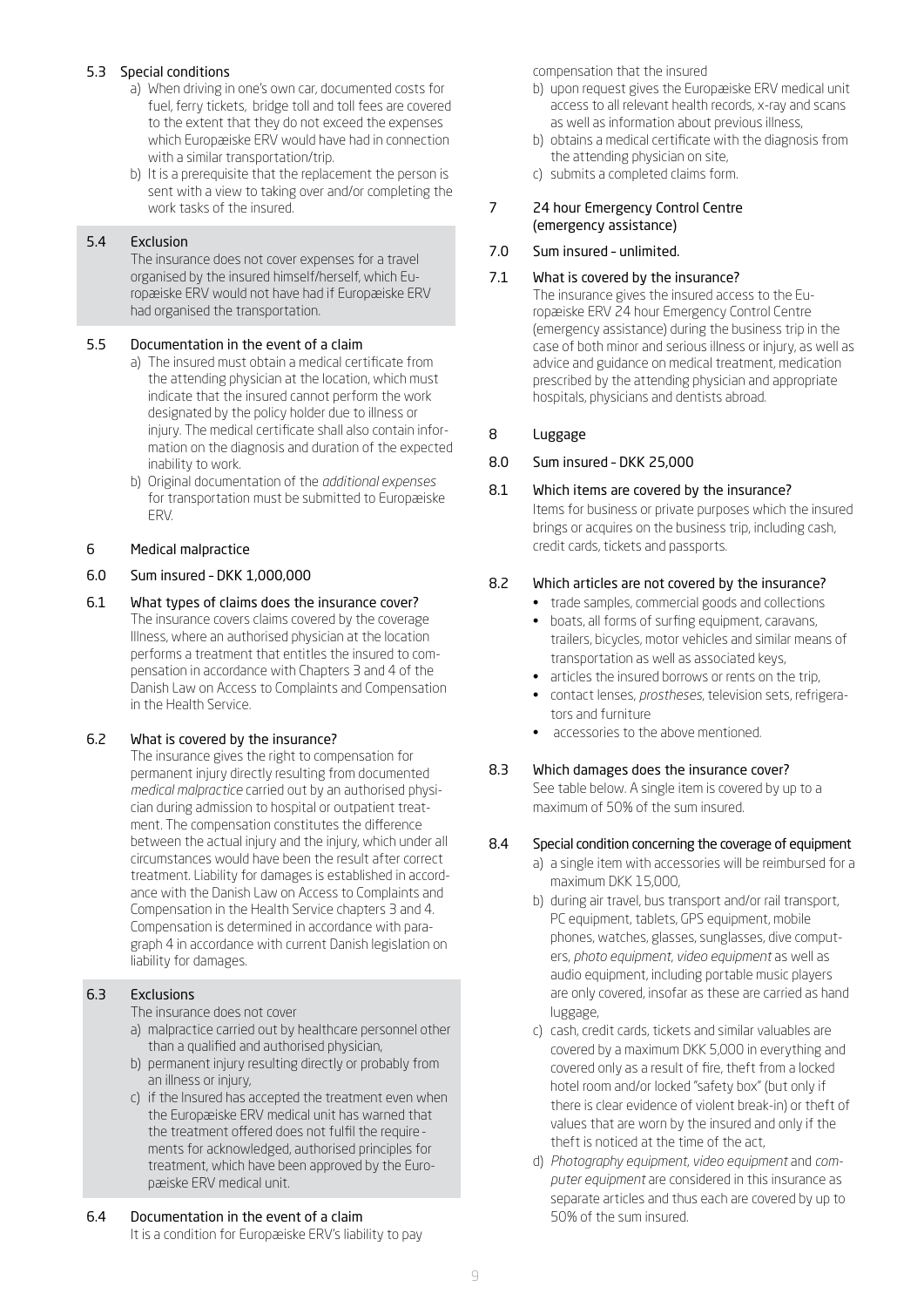| Table for section 8.3<br>All amounts are in DKK                                                                                                                           | Theft from<br>locked hotel<br>room or locked<br>safety box | Theft noticed<br>at time it was<br>committed | Theft from a<br>locked car       | Theft from<br>other places | Loss of<br>checked in<br>luggage | Damage and<br>mix-up |
|---------------------------------------------------------------------------------------------------------------------------------------------------------------------------|------------------------------------------------------------|----------------------------------------------|----------------------------------|----------------------------|----------------------------------|----------------------|
| Articles which the insured<br>brings and acquires during<br>a business trip which are<br>not included under section<br>8.2 and not separately<br>mentioned in this table. | Up to sum                                                  | Up to sum                                    | Up to sum                        | Up to sum                  | Up to sum                        | Up to sum            |
| Cash and credit card.                                                                                                                                                     | 5,000                                                      | 5,000                                        | $10%$ of<br>maximum sum<br>2,500 | Not covered                | Not covered                      | Not covered          |
| Passport and tickets.                                                                                                                                                     | Up to sum                                                  | Up to sum                                    | Up to sum                        | Up to sum                  | Not covered                      | Not covered          |
| Recordings, drawings,<br>manuscripts and similar.                                                                                                                         | Raw material                                               | Raw material                                 | Raw material                     | Raw material               | Raw material                     | Raw material         |

- e) *jewellery* is covered by up to 50% of the sum insured, however a maximum of DKK 15,000 in total and is only reimbursed as a result of fire, theft from a locked hotel room and/or locked "safety box" (but only if there is clear evidence of a violent break-in) or robbery.
- f) theft from a locked motor vehicle is covered up to 50% of the sum insurance insured. It is a condition, however, that the motor vehicle shows visible signs of forced entry.

## 8.5 Exclusions

The insurance does not cover

- a) *damage* caused by wear and tear and gradual deterioration, scratches, dents or defacement of baby carries/ strollers, suitcases or other packaging, if the utility value is not essentially reduced,
- b) damage to items as a result of common use,
- c) items which are sent separately, as these are not covered during transport or before they are retrieved by the insured,
- d) forgotten, lost or misplaced articles,
- e) theft of items left without effective surveillance. The insured items can not be left behind by the Insured, not even for a shorter period of time, unless they are not locked within a house, motor vehicle, caravan, luggage box or something similar,
- f) theft of items that are stored in vehicles in *over-night parking*,
- g) theft, when there are no signs of forced entry,
- h) items in cases where documentation is not obtained and where it is usual and normal that the insured can document his/her loss,
- i) *damage*, *mix-up* or loss of luggage during transportation that is reported with the original P.I.R. (Property Irregularity Report), which is issued by the air craft carrier or handling company in the airport at the *place of destination* (can be obtained for up to 7 days after

returning home),

- j) indirect losses, including losses in connection with the abuse of credit/debit cards,
- k) software and supplementary insurance for electronic items,
- l) recoding and conversion of keys for motor vehicles
- m) recoding/change of locks.

## 8.6 How is the compensation calculated?

- a) Items that can be documented (receipt, warranty) etc. to be less than 2 years old will be compensated by the value of similar new items.
- b) Items that can be documented (receipt, warranty) etc. to be more than 2 years old will be compensated by the amount it would cost to acquire the article with a deduction for depreciation as a result of age, use, fashion, reduced usability, or other circumstances. The deductions for items of decrease in value are calculated as follows:

0-2 years – no deduction 2-3 years – 20% deduction 3-4 years – 30% deduction 4-5 years – 40% deduction 5 years – 50% deduction

 Deduction for depreciation of PCs, laptops and tablets/smartphones is calculated in the following manner:

0-1 year – no deduction 1-2 years – 33% deduction 2-3 years – 66% deduction 3 years – 100% deduction

c) Europæiske ERV can choose to have the damaged item repaired or to pay an amount corresponding to the repair costs. If the items can not be repaired,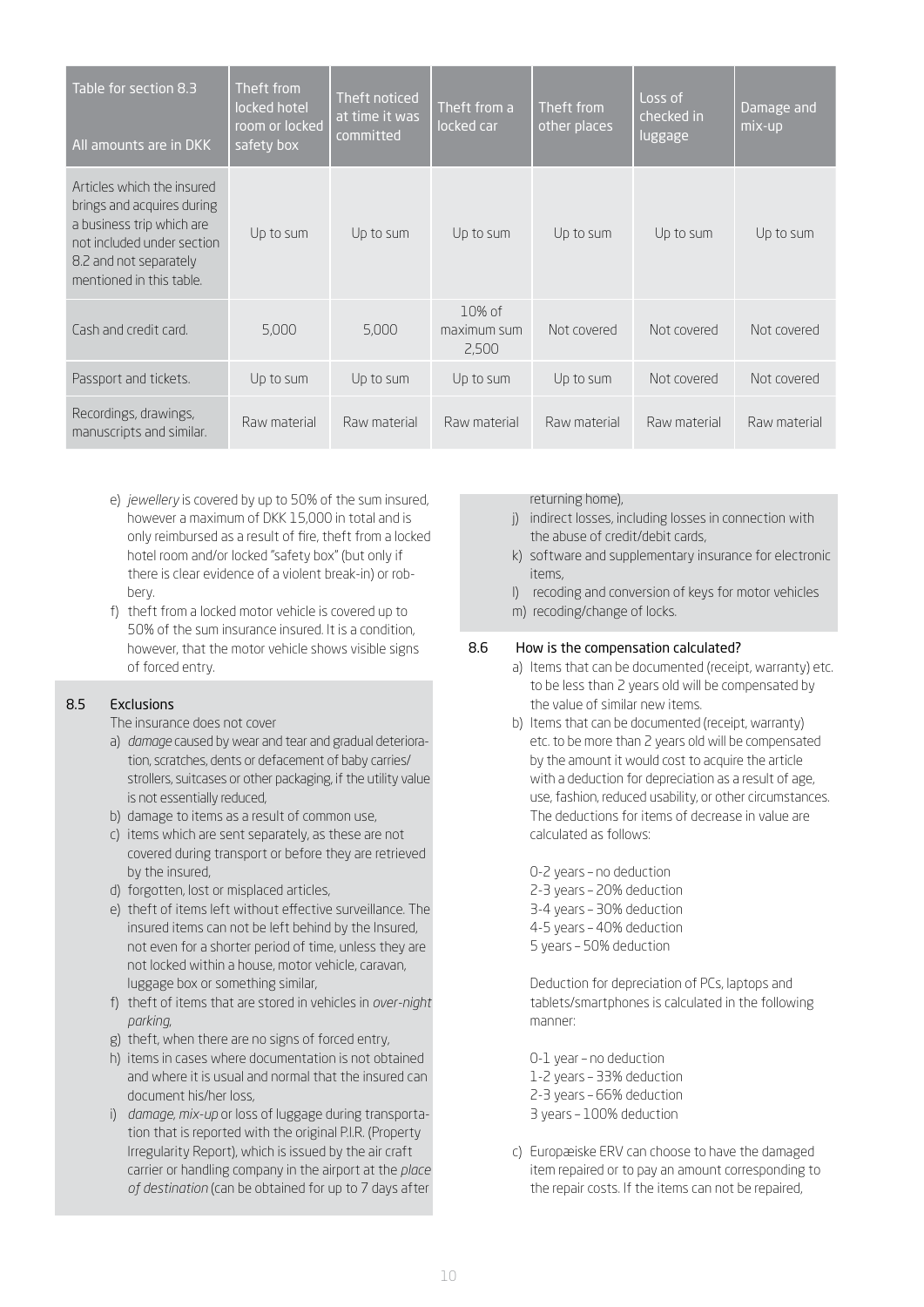they must be sent to Europæiske ERV on request. After the payment of compensation, the items belong to Europæiske ERV.

- d) Europæiske ERV is entitled, but not obliged, to return the articles. If the insured does not wish the items to be returned, the insured will receive compensation equivalent to Europæiske ERV's costs for returning them.
- e) If an insured item consists of two or more parts, compensation is only provided in relation to the value of the lost or damaged component.
- f) Film recordings, tape recording, video recordings, other digital recordings, manuscripts, drawings and the like are only compensated with the value of the raw material.

# 8.7 Special conditions

- a) In case of missing documentation for price and acquisition date, Europæiske ERV is entitled to reduce the compensation payment.
- b) Luggage is only considered to be lost when the airline informs that the search is completed and the luggage has not been found. In some airlines, this can take up to 4 weeks.
- c) In the event of *damage* to articles, these may not be discarded before permission has been given by Europæiske ERV or the damage has been calculated. Upon request, the insured must send Europæiske ERV the damaged articles.

## 8.8 Documentation in the event of a claim

It is a condition for Europæiske ERV's liability to pay compensation, that

- a) The nearest police authority is duly notified in case of theft of items of a value exceeding DKK 1,500 and that the original receipt for the notification is sent to Europæiske ERV,
- b) the insured reports the claim to the local police as soon as possible after returning home if, for an exceptional reason, the police cannot be notified at the location of the theft or robbery, e.g. on account of immediately imminent departure. The original receipt for the notification must be sent to Europæiske ERV,
- c) *damage*, *mixing up* and loss of checked-in luggage is reported to the airline or other carrier. The original receipt for this should be sent to Europæiske ERV in the form of P.I.R. (Property Irregularity Report), report from another transporter as well as itinerary, tickets and luggage tags,
- d) the insured, as documentation of the age and value of the article, sends original receipts, warranty certificates or similar documentation to Europæiske ERV. In addition, it is necessary to specify which articles are to be compensated, specifying the category, brand, type, dimensions, age, configuration, initial cost price and purchase price immediately before the damage,
- e) the insured submits a completed claim form.

#### 9 Delayed luggage

- 9.0 Sum insured DKK 3,000
- 9.1 Which expenses are covered by the insurance?

The insurance covers reasonable and necessary expenses for compensating purchases up to DKK 3,000 in cases where checked-in luggage is delayed in relation to the expected arrival to *the destination* outside the *country of residence*.

# 9.2 Exclusions

The insurance does not cover

- a) Compensating purchases made after the luggage has arrived to *the destination*,
- b) replacement purchases made after the insured's return to his/her residence in the *country of residence*
- c) Expenses towards transport.

## 9.3 Documentation in the event of a claim

It is a condition for Europæiske ERV's liability to pay compensation, that the following exist

- a) original P.I.R. (Property Irregularity Report),
- b) the original ticket(s) or boarding card(s), and
- c) original documentation for the expenditures for reasonable compensating purchases,

## 10 Personal accident

#### 10.0 Sum insured

Disablement DKK 1,000,000 Death DKK 1,000,000 Dental treatment - unlimited

#### 10.1 Which coverages contain Accident?

- A Disablement.
- B Death
- C Dental treatment

## 10.2 Definition of personal accident

A sudden event which causes personal injury.

## 10.3 What is covered by the insurance?

# A Disablement

- 1) The insured has the right to compensation if an accident has led to a permanent injury of at least 5%. The level of permanent injury is determined when the insured's state of health has stabilised, which means that the insured's state of health is no longer expected to change significantly, however no later than 3 years after the personal accident took place.
- 2) The level of permanent injury will be assessed in accordance with the disability scale compiled by the Danish National Board of Industrial Injuries ("Arbejdsskadestyrelsen"). The insured's occupation is not taken into consideration.
- 3) The compensation constitutes the percentage of the sum insured corresponding to the level of incapacity.
- 4) The level of incapacity for loss of several body parts cannot exceed 100%.
- 5) A disablement prior to the accident cannot cause the level of incapacity to be higher than if such a disablement had not been present. Incapacity for pre-existing disablement is thus not included in the compensation for permanent injury.
- 6) The Insured must receive constant treatment by a physician and comply with the physician's instruc-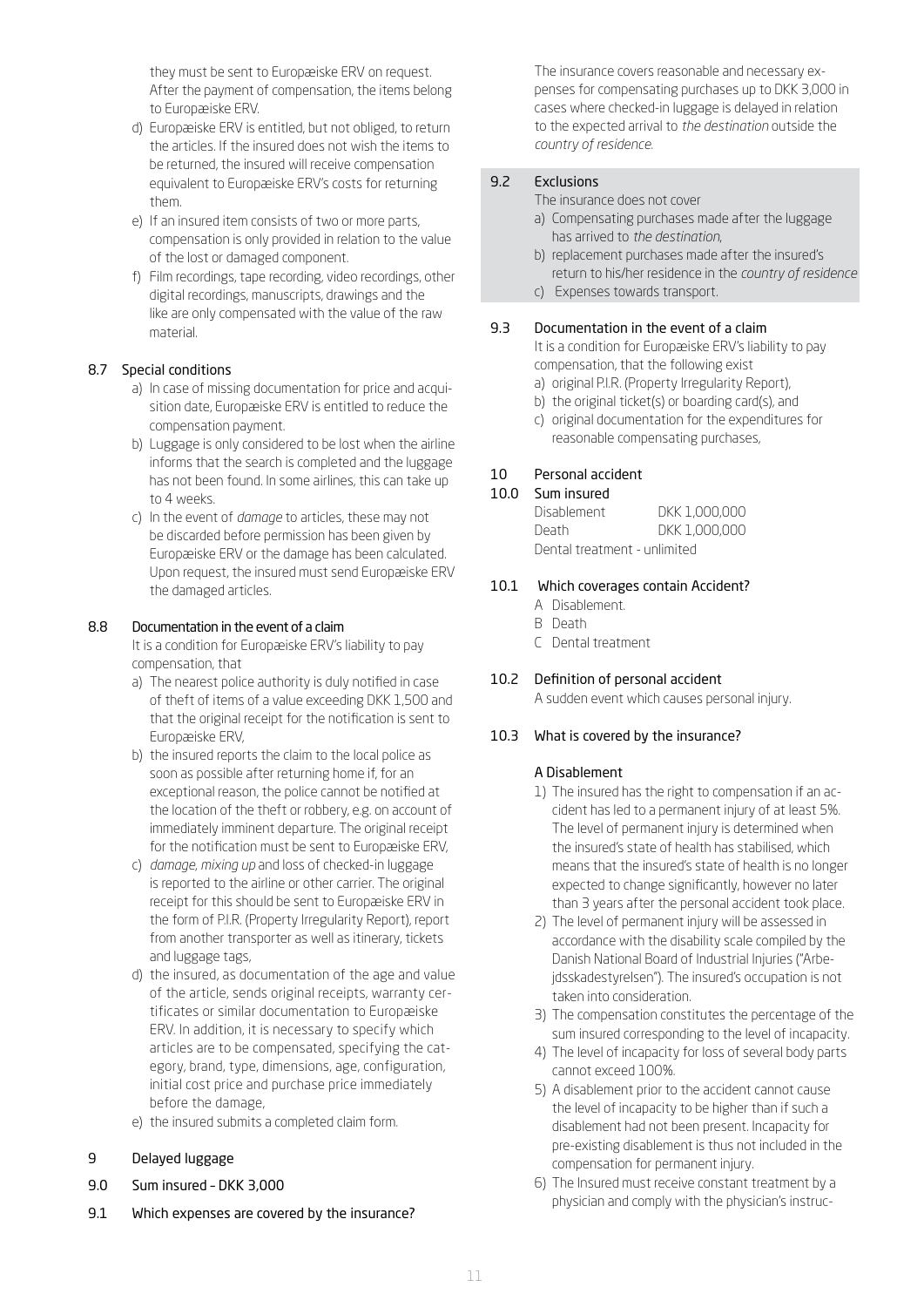tions.

# B Death

- 1) When an accident directly causes the insured's death within three years after the accident, the sum insured fixed for the death will be paid out.
- 2) If disablement compensation has been paid by Europæiske ERV as a result of the accident, compensation will be paid corresponding to the amount by which the death sum exceeds the amount already paid out.

# C Dental treatment

- 1) The insurance covers the expenses of treatment of dental damage as a sole and direct consequence of a personal accident.
- 2) *Chewing damage* is covered up to DKK 10,000.
- 3) In the event of dental *damage* incurred abroad, the diagnosis must be made and the acute dental treatment must commence abroad. The final treatment can, if necessary, be made in the *country of residence*.
- 4) This is nonrecurring outlay i.e. the insurance does not cover renewed treatment that can be related to the same event of dental *damage*.
- 5) The treatment must be completed within 5 years from the accident.

# Special provision

Europæiske ERV is entitled to reduce the reimbursement or refuse to reimburse the expenses of dental treatment, to the extent that the Insured's teeth are deemed by a dentist, applying dental criteria, to have been in a considerably worse condition than the teeth of persons of the same age because the teeth were marred by fillings, root treatments or dental diseases in the surrounding tissue or in the jaw before the claim.

# 10.4 Limitations

- a) For persons under 18 years, the sum insured in the event of death is limited to DKK 25,000. The sum insured for Disablement is automatically increased by the amount by which the sum insured for Death is decreased.
- b) For an accident that took place during the execution of *manual work*, the insurance overs half of the mentioned sums.
- c) For persons over the age of 65 years, compensation in case of Disablement is covered up to 50% of the sums insured.
- c) For persons over the age of 75 years, the insurance covers compensation in case of Death up to 50% of the sums insured.
- e) Regardless of whether one or more policies have been taken out with Europæiske ERV, Europæiske ERV's liability to pay compensation per person may never exceed DKK 15 million in the event of disablement and DKK 10 million in the event of Death. Europæiske ERV's total liability to pay compensation per claim cannot not exceed DKK 350 million.

For accidents occurring in as a passenger on a plane during aviation, the following special limitation applies:

f) The insurance only covers accidents which affect the insured as a passenger during transportation with national carriers. I.e. that pilots and co-pilots are not covered during the flight.

# 10.5 Exclusions

The insurance does not cover Disablement, Death or *Dental treatment* in

- a) accidents where it cannot be proved that there is a connection between the accident and the injury. By assessment of the incident, emphasis will be placed on whether or not it was likely to have caused personal injury. The incident in itself must be able to cause/explain the injury,
- b) any illness including an illness that occurs due to infection by viruses, bacteria, micro-organisms and similar situations,
- c) consequences of medical treatment or another treatment, including treament with medicine, unless the treatment was necessary in connection with an accident eligible for coverage,
- d) personal injury that has arisen through the insured's participation in fights/scuffles and similar or the insured's participation in criminal offences,
- e) damage to the body as a result of deterioration or overload that cannot be characterised as a sudden injury,
- f) permanent injury n the form of psychological consequences in cases where the Insured has not been exposed to the risk of personal injury,
- g) damage occurred in connection with births
- h) injuries as a result of illness or the release of latent disease genomes, even though the illness arose because of or was exacerbated by an accident,
- i) injuries where the cause of the injury is unknown,
- j) injuries where the consequences of an accident have been exacerbated due to a present or coincidental contiguous illness.
- 10.6 Who will receive reimbursement or compensation? Compensation for Disablement shall be paid out to the insured. It is a condition of payment that the insured is alive at the time when the compensation may be required to be paid.

If the insured passes away, the the sum insured in the event of Death will be paid out, unless otherwise communicated by Europæiske ERV to the *next of kin*. If there are no persons in the group defined as *next of kin*, the sum will be paid out to the heirs in accordance with the existing Danish Inheritance Act at the time of death.

#### 10.7 The Danish National Board of Industrial Injuries If the insured requests, the degree of incapacity will be determined in accordance with the Danish National

Board of Industrial Injuries. The cost of such will be shared equally between the insured and Europæiske ERV.

If the Danish National Board of Industrial Injuries establishes a degree of permanent injury which is higher than what Europæiske ERV has established, Europæiske ERV will pay the full fee to the Danish National Board of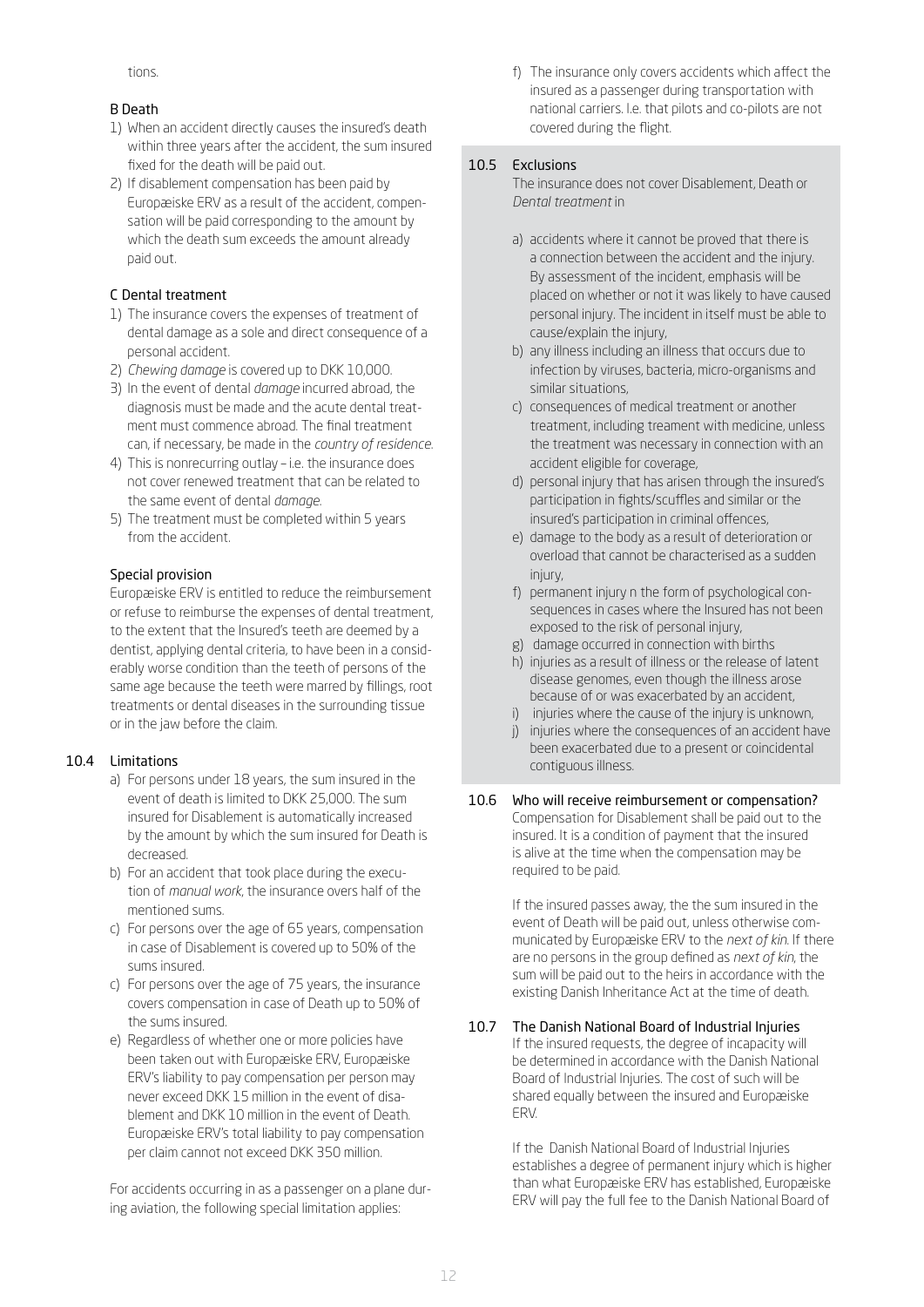Industrial Injuries.

Europæiske ERV has the right to submit a case to the Danish National Board of Industrial Injuries. If the case is submitted at the request of Europæiske ERV, Europæiske ERV will pay the expenses associated with the submission.

### 10.8 Documentation in the event of a claim

Europæiske ERV's liability to pay compensation is subject to the existence of the following documentation:

## In general

a) A claim must be submitted to Europæiske ERV as soon as possible by completing a claims form. It is important for proper assessment of Europæiske ERV's liability to pay compensation that an accurate description of the incident is stated on the claim. If the insured has been under medical and/or hospital treatment, this must be stated in the claim together with information on the name and address of the physician and/or hospital.

#### Disablement/Death

- b) If the insured is in possession of medical declarations or record material, these are to be submitted.
- c) If there is a police report, this must be stated. If the insured has received receipt for the notification to the police, a copy of this receipt must be submitted.
- d) Europæiske ERV is entitled to obtain information from hospitals, physicians, dentists or other practitioners who have investigated or treated the insured. In addition Europæiske ERV is entitled to have the insured examined by a physisian selected by Europæiske ERV.
- e) In the event of death, Europæiske ERV is entitled to demand an autopsy as well as to receive the autopsy report. Europæiske ERV must also receive copies of the death and probate court certificate.

#### Dental treatment

- f) The insured must obtain a declaration containing the diagnosis from the attending dentist abroad and/ or the *country of residence*, as well as upon request provide the Europæiske ERV dentist with access to all relevant records, including information on previous illnesses/*dental treatments*.
- g) If the Insured has paid for the expenses, a claims form must be submitted with the original invoices and receipts for expenses for which compensation is claimed.

## 11 Assault

## 11.0 Sum insured – DKK 500,000

## 11.1 What is covered by the insurance?

If the insured is *assaulted*, the insurance covers lost earnings, healing expenses, compensation for pain and suffering, compensation for damages that an injured party would be sentenced to pay under Danish legal practice according to the Liability and Compensation Act for an *assault* that took place under similar circumstances in Denmark. It is a condition for the payment of compensation that the insured is alive at the time of

payment.

#### 11.2 Exclusions

The insurance does not cover property damage as a result of an *assault*.

#### 11.3 Documentation in the event of a claim

- a) *The assaul*t must be reported as quickly as possible to the local police. The police report must be drawn up and submitted to Europæiske ERV in the original copy.
- b) A local physician/hospital must be consulted immediately after *the assaul*t and a medical certificate must be drawn up and submitted to Europæiske ERV in original copies.
- c) Europæiske ERV is entitled to obtain information from hospitals, physicians, dentists or other practitioners who have examined or treated the insured, and to have the insured examined by a physician selected by Europæiske ERV.
- d) Notification to Europæiske ERV must take place as soon as possible by completing the claim form.

## 12 Personal liability

#### 12.0 Sum insured

Personal injury DKK 10,000,000 Property damage DKK 5,000,000

## 12.1 What types of claims does the insurance cover?

The insurance covers if the Insured under law in force in the country where the accident occurred becomes liable to pay for personal injuries or damage to property under ordinary rules on compensation liability on non-contractualrelationships.

As a guideline it should be noted that under Danish law a person normally incurs legal liability when, through error or neglect, he/she is the cause of the loss or *damage*.

#### 12.2 Which expenses does the insurance cover? The insurance covers

- a) reasonable and necessary expenses in connection with the assessment of liability and measurement of compensation. The expenses shall be subject to prior approval and in consultation with Europæiske ERV,
- b) the amount the insured is obliged to pay in accordance with local legislation. The expense shall be subject to prior approval and in consultation with Europæiske ERV,
- c) damage to a rented home/hotel as well as the contents herein, however with an excess of DKK 2,000 per claim.
- d) damage caused by active participation in skiing, snowboarding, sledding or similar, however a maximum of DKK 50,000 per incident.

## 12.3 Maximum liability

DKK 10,000,000 in case of personal injury and DKK 5,000,000 in case of property damage are the highest limits for Europæiske ERV's liability following a claim, even though the liability is imposed on several parties, and regardless of whether the claim is covered by one or more policies taken out with Europæiske ERV.

## 12.4 Special provision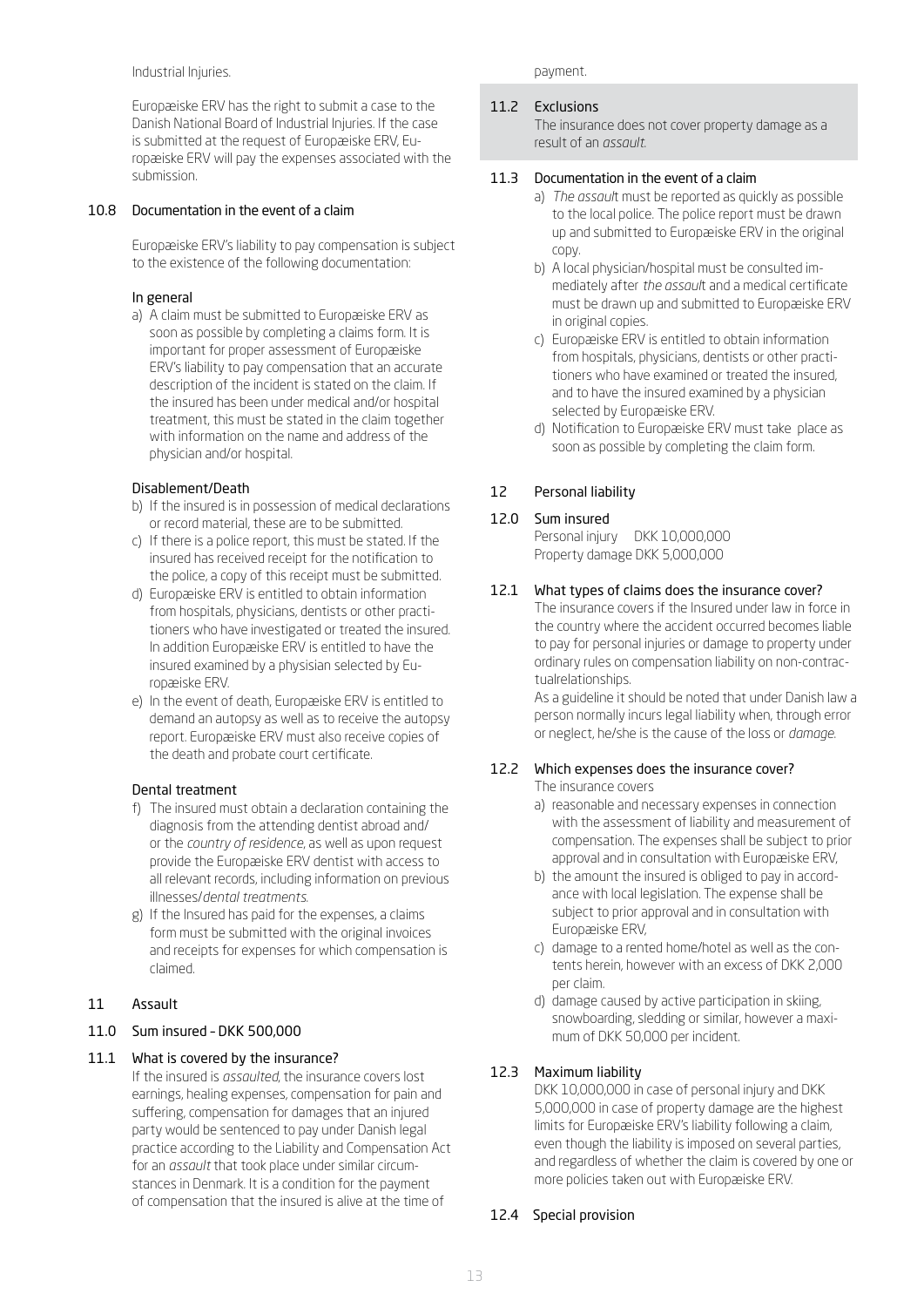The insured cannot, with binding effect for Europæiske ERV, fully or partially recognise the liability to pay compensation for damages.

# 12.5 Exclusions

The insurance does not cover

- a) the insured's liability for damages in contractual relationships.
- b) the insured's liability for damages arising from the insured's occupation or working conditions,
- c) the insured's liability for damages as a result of the insured by agreement or in any other way having contracted a higher responsibility than what the insured would be subject to in accordance with the general rules on liability for damages outside the terms of the contract,
- d) the insured's liability for damage to property in addition to section 11.3.c – which the insured owns, has on loan, rents, stores, uses, transports, processes or treats, has come into possession of or has custody of for some other reason,
- e) the insured's liability for damage caused by domestic animals/pets,
- e) the insured's liability for damage caused by the insured infecting others or transmitting a disease to others in any manner whatsoever.
- g) for damage caused by the use of vehicles, caravans, trailers or aircraft,
- h) for damage caused by the use of seagoing vessels measuring 3 metres or more in length with a sail or engine or vessels of less than 3 metres in length if the engine power is greater than 3 HP.
- i) fines or other penalties imposed by way of punishment.
- j) *accidental accidents*.
- k) damage caused using firearms.

## 12.6 Documentation in the event of a claim

It is a condition for Europæiske ERV's liability to pay compensation that the insured

- a) provides Europæiske ERV with all information that can shed light on the matter, including the original police report or receipt for such reporting to the police, exact description the accident, name and address of all persons involved, information about other insurance that could cover the *damage* done and witness statements
- b) submits an itemised statement of the damage,
- c) submits a completed claim form.

# 13 Global legal assistance

# 13.0 Sum insured – DKK 100,000

The insurance covers in connection with *ground for action* occurred during the journey. Europæiske ERV's liability is for one insurance claim limited to DKK 100,000. If an appeal is lodged, the aforementioned maximum amount is applicable to the overall case.

## 13.1 Which expenses does the insurance cover?

The travel insurance covers reasonable and necessary expenses:

- a) for legal advice
- b) associated with prosecution/sentencing for a criminal offence. Expenses are covered until the case is settled by the a court of first instance up

to DKK 25,000. If the Insured is convicted of the offence at the court of first instance, the legal costs will be regarded as a loan that must be paid back to Europæiske ERV upon demand with the addition of interest. The loan will incur interest at the rate set by the Danish National Bank + 4%.

c) for travel and hotel resulting from the insured being called as a witness or for questioning at a court abroad.

## 13.2 Special provision

Any choice of a foreign lawyer must be accepted by Europæiske ERV. Before the expenses towards an elected lawyer can be covered, Europæiske ERV must receive a statement from the lawyer assessing the *cause of action* and *litigation risk.*

## 13.3 Excess

An excess/deductible applies to any claim under this cover. The excess shall amount to 10% of the aggregate costs, and minimum DKK 2,500.

## 13.4 Exclusions

The travel insurance does not cover lawsuits

- a) in connection with legal proceedings or arbitration cases between the insured or Policy holder and the travel agency, travel operator, or travel provider,
- b) in connection with actual damages, fines or other penalties imposed by way of punishment,
- c) in connection with legal proceedings concerning contractual, professional or working conditions,
- d) in connection with legal proceedings on liability for the use of motor vehicles or other vessels,
- d) in connection with legal proceedings concerning drugs/narcotics,
- f) in connection with legal proceedings concerning weapons,
- g) in connection with matters relating to the insured's participation in criminal acts,
- h) between the insured and the policyholder,
- i) in connection with issues concerning family law or law of inheritance,
- j) between the insured and Europæiske ERV.

# 13.5 Documentation in the event of a claim

It is a condition for Europæiske ERV's liability to pay compensation, that

- a) Europæiske ERV receives all relevant informa tion and documentation that may shed light on the case, including an account of the case in writing including statement from the counterpart, the claim (may also include the claim of the counterpart), a written statement explaining the case with an exact account of the allegations supporting the claim and a statement of which steps in the process which have been taken or will be taken,
- b) the insured submits a completed claim form.

# 14 Bond/bail

## 14.0 Sum insured – DKK 100,000

14.1 What types of claims does the insurance cover? The insurance covers in the event that the insured is retained by public authorities.

## 14.2 Which expenses does the insurance cover?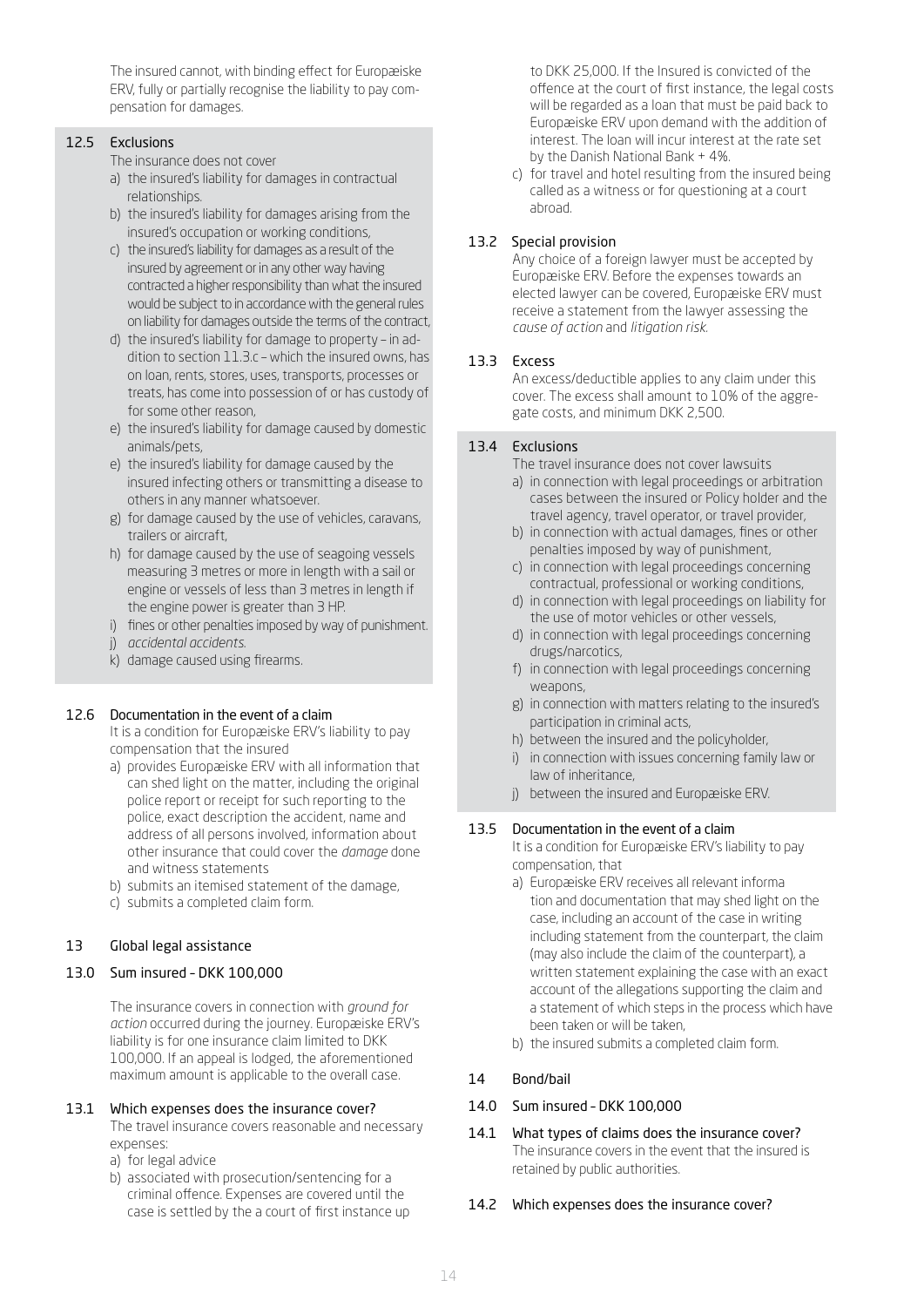The insurance covers

- a) security. A bail bond is understood to be a payment which permanently or temporarily can release the insured or the insured's belongings from detention by local authorities. The provision of a bail bond is provided in the form of an interest-free loan which has to be paid back to Europæiske ERV upon the insured's release or upon request.
- b) transportation (maximum economy class) expenses for one person, selected by the Insured, who travels to the Insured and return to the residence in case the Insured is detained by public authorities for more than 48 hours.

# 14.3 Special conditions

When driving in one's own car, documented costs for fuel, ferry ticket, bridge toll and toll fees are covered to the extent that they do not exceed the expenses which Europæiske ERV would have had in connection with a similar transportation/trip.

## 14.4 Exclusions

The insurance does not cover:

- a) legal problems between the insured or policy holder and the travel agent, the organiser or travel provider,
- b) legal problems in connection with contractual, professional or working conditions,
- c) legal problems in connection with family and inheritance legal matters,
- d) legal problems between the insured and Europæiske ERV,
- e) matters that have not come about on the trip,
- f) legal proceedings on liability for the use of motor vehicles or other vessels,
- g) actual damages, fines or penalty requirements.

## 14.5 Documentation in the event of a claim

It is a condition for Europæiske ERV's liability to pay compensation that the insured

- a) provides Europæiske ERV with all information that can shed light on the case,
- b) submit a completed claim form,
- c) provides the relevant documentation, including a written statement of claim.

## Worldrescue®

- 15 Search and rescue
- 15.0 Sum insured DKK 75,000 per insured person but up to a maximum of DKK 150,000 per claim event.

## 15.1 Which claims does the insurance cover?

## Search

The insurance provides cover if

- a) the Insured has been reported missing with the police or another public authority for at least 24 hours,
- b) the Insured has been seen within 120 hours (5 days),
- c) the local authorities require a payment or a guarantee of a payment before a search can be initiated.

All the criteria mentioned under a) up to and including c) must be met.

#### Rescue

The travel insurance covers in the event that

- d) a rescue operation is initiated
- e) the insured's place of residence is established and
- f) the local authorities claim payment or a payment guarantee prior to implementing a rescue.

All the criteria mentioned under d) up to and including f) must be met.

## 15.2 Which expenses does the travel insurance cover?

## Search

The travel insurance covers necessary expenditure for conducting a search for the insured for up to 14 days and within a radius of 50 km from the place the insured was last seen.

## Rescue

The travel insurance covers necessary expenditure for the rescue/collection of the insured.

## 15.3 Special conditions

- a) Necessary expenses under this cover are defined as expenses towards professional assistance, including divers and police, searches involving dogs, helicopter or similar assistance.
- b) Expenses towards transport and accommodation for relatives are only covered if their participation is necessary and contributes to the search, rescue or collection.
- c) Cover applies only insofar as the missing person is insured with Europæiske ERV. If several people are missing as a group, the expenses will be shared equally among the missing.
- d) A situation where the insured has failed to inform his/ her family of his/her whereabouts or is travelling from place to place and the family wishes to get in contact with the insured is not considered a search – regard less of why such contact is desired.
- e) All claims under this item have a deductible of 10% but no less than DKK 2.500 per claim.

## 15.4 Exclusions

The insurance does not cover expenses

- a) for search and rescue in connection with *kidnapping* or *hijacking*,
- b) which Europæiske ERV has not approved in advance,
- c) for search or rescue in the event that public authorities cover such expenses.
- f) remuneration to organizations/authorities who normally work voluntarily/free of charge with search tasks.
- e) for search or rescue in connection with searching north of the 75th latitude or on the South Pole.
- f) for search or rescue in connection with search needs caused by the insured having demonstrated gross negligence.
- g) for search or rescue in connection with the search of an insured with existing mental disorders, which are presumed to be the cause of disappearance.
- h) for search or rescue in connection with the search of an insured, who has been given a terminal diagnosis.
- i) for search or rescue in connection with the search for persons who got lost while performing professional sports or on an expedition.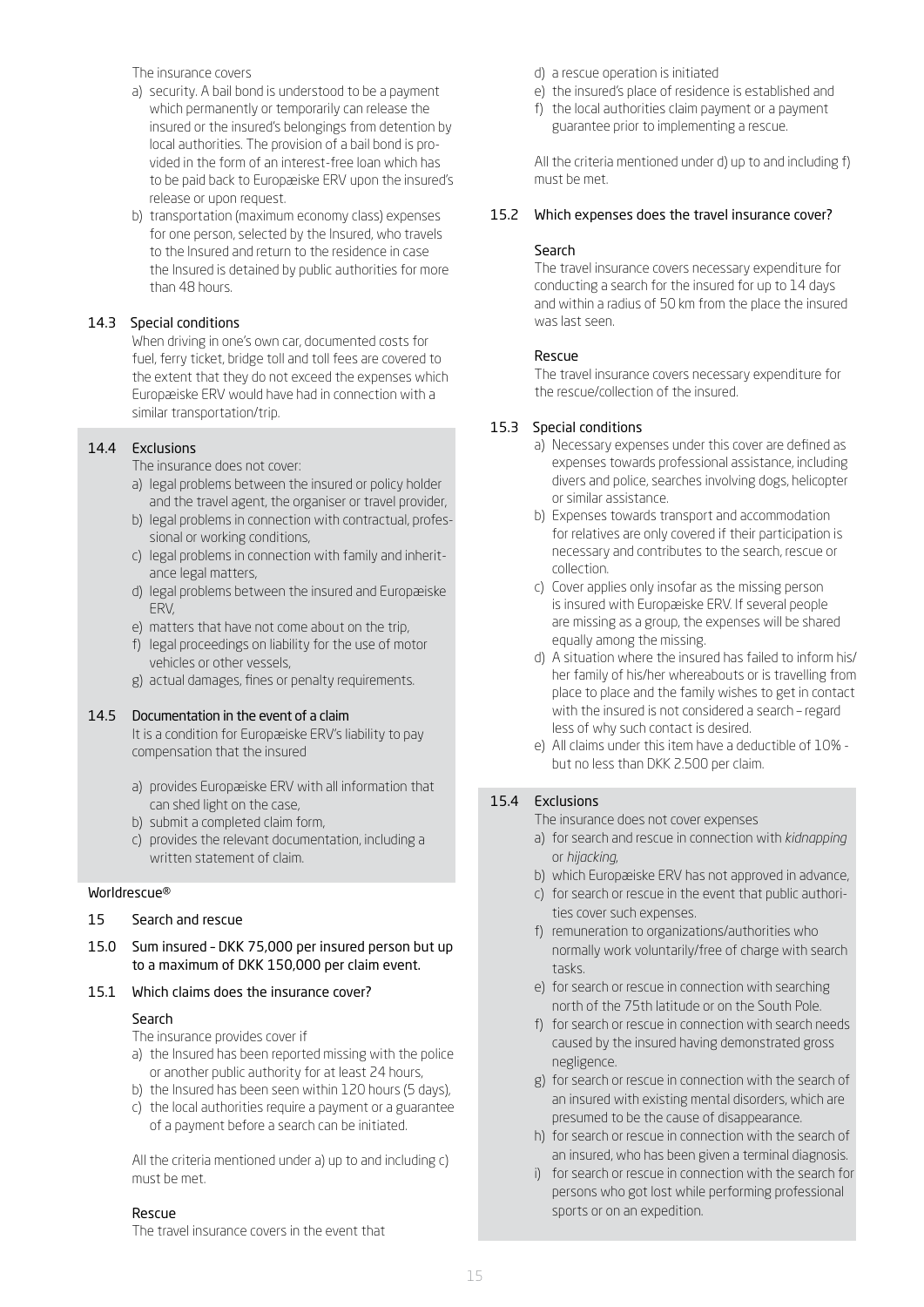15.5 In the event of a claim – Europæiske ERV cooperates with the Ministry of Foreign Affairs of Denmark If a search or rescue operation is to be launched, Europæiske ERV should be contacted. Europæiske ERV cooperates with *the Ministry of Foreign Affairs of Denmark* and its international network when it is deemed appropriate for the effort.

## 15.6 Documentation in the event of a claim

It is a condition for Europæiske ERV's liability to pay compensation that the insured

- a) provides Europæiske ERV with access to all information that can shed light on the matter,
- b) submits a completed claim form with the original documentation for the expenses that are to be refunded.

## 16 Evacuation

# 16.0 Sum insured – DKK 50,000

## 16.1 Which claims does the insurance cover?

The travel insurance covers in the event that

- a) *the Ministry of Foreign Affairs of Denmark* recommends an *evacuation* or *journey home* in the case of imminent danger of *terrorist activities* outbreaks of war or war-like conditions in the area where the insured is located,
- b) the local authorities or *the Ministry of Foreign Affairs of Denmark* demands an *evacuation* in case of imminent danger of *natural disaster*s in the area where the insured is located,
- c) Statens Serum Institut (SSI) advises against travel or recommends an *evacuation*/*home journey* n the case of imminent danger of life-threatening *epidemics* in the area where the insured is located,
- d) the area will be put on Europæiske ERV's war and risk list as a *war zone* while the insured is in the area. Europæiske ERV's war and risk list is available at www. erv.dk or
- e) if the insured directly and personally is the victim of an *act of terrorism*.

# 16.2 Which expenses does the travel insurance cover?

The travel insurance covers reasonable and necessary expenses for *evacuation* and/or *extra expenses* for any *journey home* to the *country of residence*. The transport must take place at the earliest possible opportunity. In addition, Europæiske ERV provides advice, guidance and planning in connection with an *evacuation*.

The luggage coverage section 8 will be extended to include the loss of or damage to luggage which the insured leaves behind as a result of an *evacuation* or *journey home*.

# Note however:

Europæiske ERV's ability to provide assistance may in certain cases be limited for example in areas where there is a war.

## 16.3 Excess

In case of*evacuation* under section 16.1 c, where Statens Serum Institut in Denmark (SSI) does not recommend an *evacuation*/*home journey*, there is an excess of 10%, however, minimum DKK 2,000.

# 16.4 Exclusion

The insurance does not cover

- a) entry into the area, after *the Ministry of Foreign Affairs of Denmark*, local authorities or Statens Serum Institut has discouraged entry or recommended a *journey home*/*evacuation*,
- b) if the area upon entry is listed on Europæiske ERV's war and risk list under *war zone*.
- c) in connection with life-threatening *epidemics*, where there is a known vaccine against the disease.

## 16.5 Documentation in the event of a claim

It is a condition for Europæiske ERV's liability to pay compensation, that

- a) Europæiske ERV is contacted before the*evacuation*/ *journey home*,
- b) the insured submits a completed claim form with the original documentation for the expenses that are to be refunded,
- c) the insured provides Europæiske ERV with all information that can shed light on the matter.

## 17 Treatment from a psychologist in the country of residence

## 17.0 Sum insured – DKK 10,000

## 17.1 Which claims does the insurance cover?

The travel insurance covers claims where you have been exposed to a *natural disaster*, *terrorist action*, war/warlike conditions or a life-threatening *epidemic* in the area where the insured is.

It is a condition for coverage that the insured's own physician refers the insured to psychological treatment.

# 17.2 Which expenses does the travel insurance cover?

The travel insurance covers the number of consultations with a psychologist that the insured's own physician has prescribed – however up to the maximum of the sum insured.

# 17.3 Special conditions

Treatment with a psychologist must begin no later than 4 weeks after the event in section 17.1 took place and must be completed no later than 3 months after the first treatment.

## 17.4 Exclusions

The travel insurance does not cover

- a) expenditure during the journey,
- b) entry into the area, after *the Ministry of Foreign Affairs of Denmark*, local authorities or Statens Serum Institut has discouraged entry or recommended a *journey home*/*evacuation*,
- c) in connection with life-threatening *epidemics*, where there is a known vaccine against the disease or
- d) if the area upon entry is listed on Europæiske ERV's war and risk list under *war zone*. Europæiske ERV's war and risk list is available at www.erv.dk.

## 17.5 Documentation in the event of a claim

It is a condition for Europæiske ERV's liability to pay compensation, that

- a) the insured contacts Europæiske ERV before treatment begins.
- b) the insured submits a claim form with the original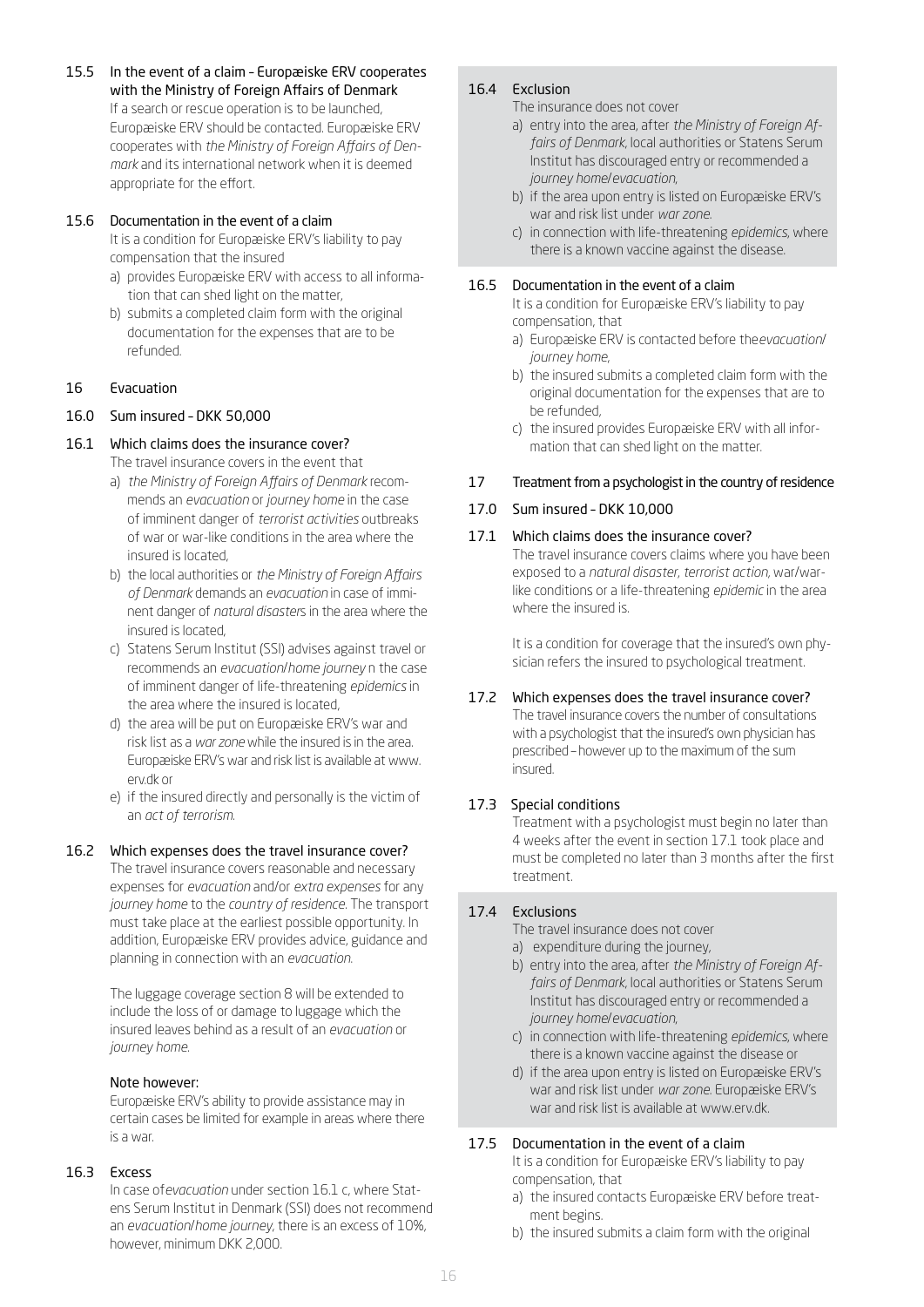documentation for the expenses that are to be refunded.

# 18 Crisis psychological treatment

## 18.0 Sum insured – unlimited.

- 18.1 Which claims does the insurance cover? The travel insurance covers in case of major *natural catastrophe*s or *terrorist events*, involving several individuals. The Europæiske ERV medical unit decides whether crisis help is to be instituted.
- 18.2 Which expenses does the travel insurance cover? Europæiske ERV will provide a professional crisis contingency at the location of the accident which will end upon the insured's return to his/her*country of residence*.

## 18.3 Exclusions

The travel insurance does not cover upon entry to the area after *the Ministry of Foreign Affairs of Denmark* or local authorities have discouraged entry or recommended a *journey home*/*evacuation*.

## 18.4 Documentation in the event of a claim

The insured's relatives are required to provide Europæiske ERV with all information that can shed light on the situation and are required to complete a claim form, provide relevant documents, including written particulars of a claim, etc.

## 19 Crisis help for relatives

# 19.0 Sum insured – unlimited.

19.1 Which claims does the insurance cover? The travel insurance covers claims where several insured have been exposed to a *natural disaster*, *terrorist action*, war/war-like conditions or a life-threatening *epidemic*, and where the relatives desire crisis assistance.

## 19.2 Which expenses does the travel insurance cover?

- a) Europæiske ERV will provide a professional crisis response service by telephone for relatives of the insured.
- b) If the Europæiske ERV medical unit assesses that there is a need for crisis assistance in person in connection with the reception of the insured, the travel insurance covers the reasonable and necessary transportation costs of the relatives.

# 19.3 Exclusions

The insurance does not cover

- a) entry into the area, after *the Ministry of Foreign Affairs of Denmark*, local authorities or Statens Serum Institut has discouraged entry or recommended a *journey home*/*evacuation*,
- b) in connection with life-threatening *epidemics*, where there is a known vaccine against the illness or
- c) if the area upon the insured's entry is listed on Europæiske ERV's war and list risk under *war zone*. Europæiske ERV's war and risk list is available at www.erv.dk.

# 19.4 Documentation in the event of a claim

Upon request, the insured's relatives are required to

provide Europæiske ERV with all information that can shed light on the situation and are required to complete a claim form, provide relevant documents, including written particulars of a claim, etc.

### 20 Europæiske ERV's WorldRescue® contingency plan

### 20.1 Which claims does the insurance cover?

The travel insurance covers claims where the insured without being covered by coverage 16 *Evacuation* desires or is considering evacuation from the area where the insured is.

## 20.2 What does the travel insurance cover?

Europæiske ERV provides advice, guidance and planning in connection with or considerations concerning an *evacuation*. Assistance is delivered by the Europæiske ERV World Rescue® contingency plan. The insurance does not cover the insured's expenses for *evacuation*.

## 21 War and risk zone

This coverage requires a paid additional premium of 100% and that Europæiske ERV has been informed about the trip to the area classified as *risk zone*.

## 21.1 Which expenses does the insurance cover?

- a) The insurance covers, in accordance with the general terms and conditions of the insurance, damages that arise as a direct or indirect result of war, war-like actions, insurgency, civil unrest in countries or territories that are listed on Europæiske ERV's war and risk list under *risk zones*.
- b) For countries or areas which Europæiske ERV defines as a *war zone*, special rules apply, see sections 21.2 b and 21.3.

## Note however:

Europæiske ERV's possibility to provide on-the-spot assistance in connection with the damage, e.g. for the arrangement of *repatriation* or the like, may be restricted in areas with war. Europæiske ERV will, however, if necessary, cooperate with *the Ministry of Foreign Affairs of Denmark* in such cases.

# 21.2 Exclusions

- The insurance does not cover
- a) in *active involvement in war*, insurgency or similar,
- b) travelling to countries/areas that are on Europæiske ERV's war and risk list as *war zone*.

## 21.3 Special provision for war zones

If the country or the area is classified by Europæiske ERV as *war zone*, after the insured person has arrived to the country or area, the insurance provides the following emergency coverage:

#### Illness: DKK 1,000,000

Illness transport and *repatriation*: DKK 1,000,000 Accident: DKK 500,000 in the event of death, DKK 500,000 in the event of disablement. Luggage: DKK 10,000.

All other coverages will be suspended.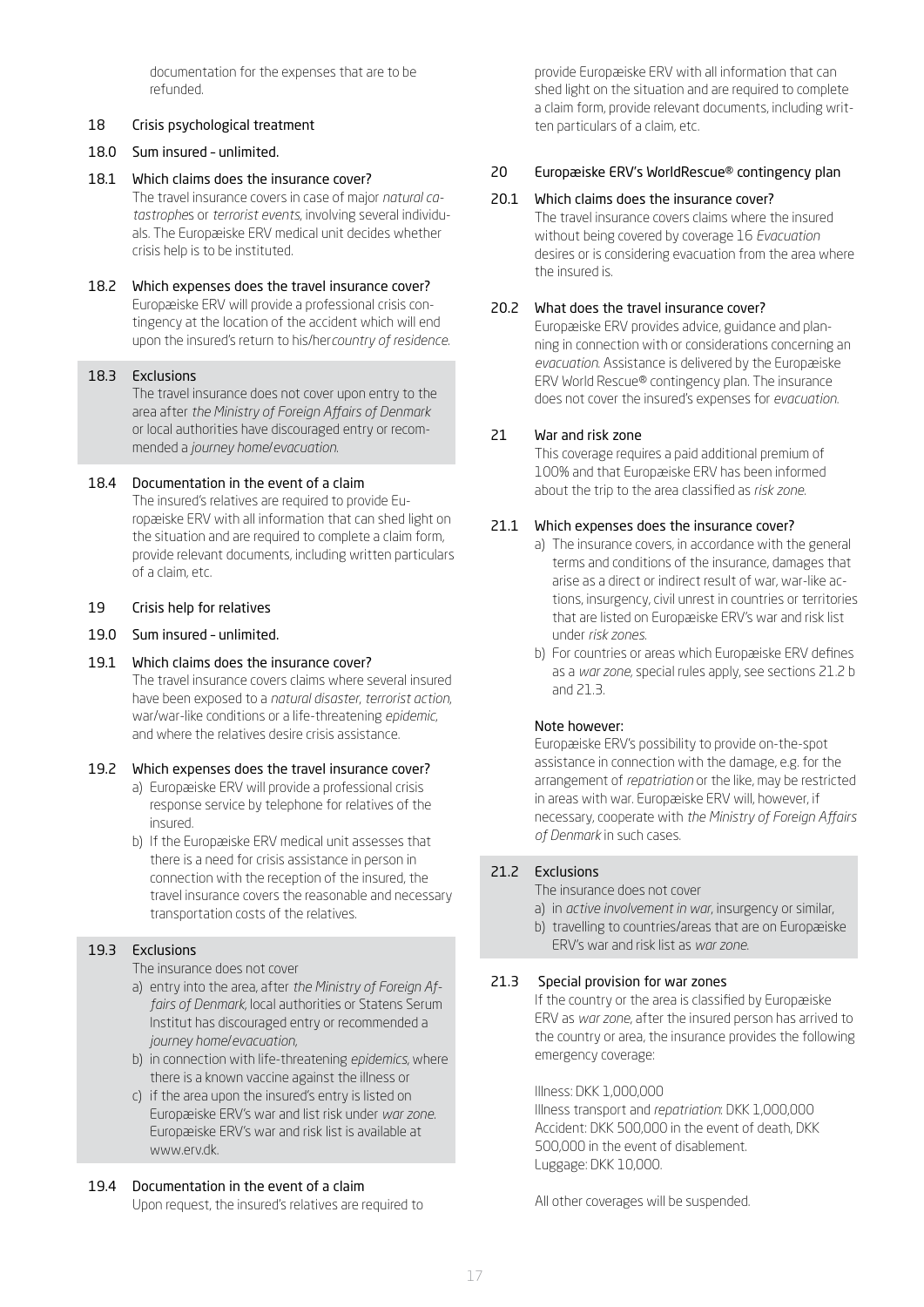This reduced coverage applies for a maximum of 14 days from the country or the area classified as a *war zone* by Europæiske ERV. If the country or the area is removed from the list as a *war zone*, a new period of 14 days will begin provided that the country or the area again is classified as a *war zone*.

## 21.4 Documentation in the event of a claim

It is a condition for Europæiske ERV's liability to pay compensation that the insured

- a) submits satisfactory documentation of the expenses to be reimbursed, cf. the coverage of the insurance.
- b) provides Europæiske ERV with all information that can shed light on the case in a satisfactory manner.

# CHAPTER 3 – GENERAL PROVISIONS

## 22 General exclusions

The insurance does not cover damage that concerns, is due to or occurs as a direct or indirect result of

- a) illnesses and disorders that occurred prior to the commencement of the insurance, as well as any consequences of such illnesses and disorders,
- b) dental suffering that is not acute and which occurred on the trip and where *dental treatment* is not temporary, pain-relieving and can wait until the return home,
- c) venereal diseases, AIDS, AIDS-related diseases and diseases related to HIV antibodies (HIV-positive). However, illnesses related to AIDS and HIV antibodies (HIV-positive) are covered if it is proven that they have come about as a result of a blood transfusion received during the insurance period as well as on the trip. The HIV virus is also covered if it is proven that the insured has contracted this as a result of an accident on the trip. In the latter case, however, the insured must, within 14 days after the onset of the accident, inform Europæiske ERV of this and submit a negative test for HIV antibodies,
- d) any form of fertility treatment incl. hormone treatment, insemination or other treatment in relation thereto,
- e) induced abortion, which is not medically conditioned,
- f) cosmetic operations and treatments. However, covered are cases where operation/treatment is medically conditional and approved by Europæiske ERV,
- g) obesity and/or diabetes operations,
- h) contraception, including sterilisation,
- i) treatment of sexual dysfunction,
- j) any form of consumption or abuse of alcohol, drugs and/or medicines, unless it can be documented that the illness or injury is not related thereto,
- k) damages caused by the insured under self-inflicted intoxication, and the intoxication is a significant contributing cause of the injury,
- l) self-inflicted bodily*harm*, suicide or suicide attempts,
- m) injury caused by gross negligence and/or deliberately,
- n) any kind of experimental care, treatment with natural physicians or homoeopaths and with natural and homoeopathic medicine, other alternative therapies and care not included in the medical or surgical treatment,
- o) injuries that have directly or indirectly arisen as a result of *active participation in war*, invasion, hostile

attack, civil unrest (whether declared war or not), civil war, terrorist acts, insurgency, revolt, uprising, military or other power takeover, military state of emergency and military operations by land, by sea or in the air (regardless of whether war has been declared or not),

- p) injuries that occur in countries or areas that are listed on Europæiske ERV's war and risk list under *war zone*,
- q) injuries that occur as a direct or indirect consequence of war, war-like actions, insurgency, civil unrest, if the country or area is listed on Europæiske ERV's war and risk list under *risk zone* at the time of the injury, unless premiums have been paid, see the section "Special provisions for *risk zones*" under chapter 1,
- r) atomic nuclear reactions or radioactive decay, nuclear atomisation or radioactive forces or radiation from radioactive fuel or waste, as well as employees at nuclear installations in the performance of their profession,
- s) treatment that is provided by the insured himself/ herself, his/her spouse, parents or children, or an company belonging to one of the aforementioned,
- t) expenses for illness in*epidemics*, which have been taken under public treatment,
- u) that the insured opposes or does not follow the instructions given by the Europæiske ERV medical consultant and the instructions of the attending physician,
- v) that the insured does not want to be illness-transported or *repatriated*,
- w) injuries that occur as a direct or indirect consequence of strike, lockout, arrest, seizure or other measure of public authority,
- x) transportation eligible for coverage that is not arranged by Europæiske ERV. However, an amount corresponding to the costs which Europæiske ERV would have incurred in connection with a similar transport,
- y) Professional sports and training for such.
- z) *racing* and *extreme sports*,
- æ) *expeditions*, mountaineering and rock climbing.
- ø) injury occurring in aviation, unless the insured is travelling as a passenger in a national carrier
- å) during an off-shore stay,

# 23 Payment of the premium

Damage insurance to the state is calculated in accordance with the Act on Tax Insurance and is charged together with the premium.

# 24 Fraudulent and incorrect information

Should the policyholder and/or the insured have, at any point including but not limited to the time the insurance is first taken out, changed original documents, given false information or failed to disclose a fact which must be presumed to be of importance to Europæiske ERV, the policy is null and void and Europæiske is free of any liability in so far as Europæiske ERV would not have accepted the policy had the information and facts been disclosed. In case Europæiske ERV would have accepted the policy, but on other conditions Europæiske ERV is liable to the extent to which Europæiske ERV would have committed in return for the premium agreed upon.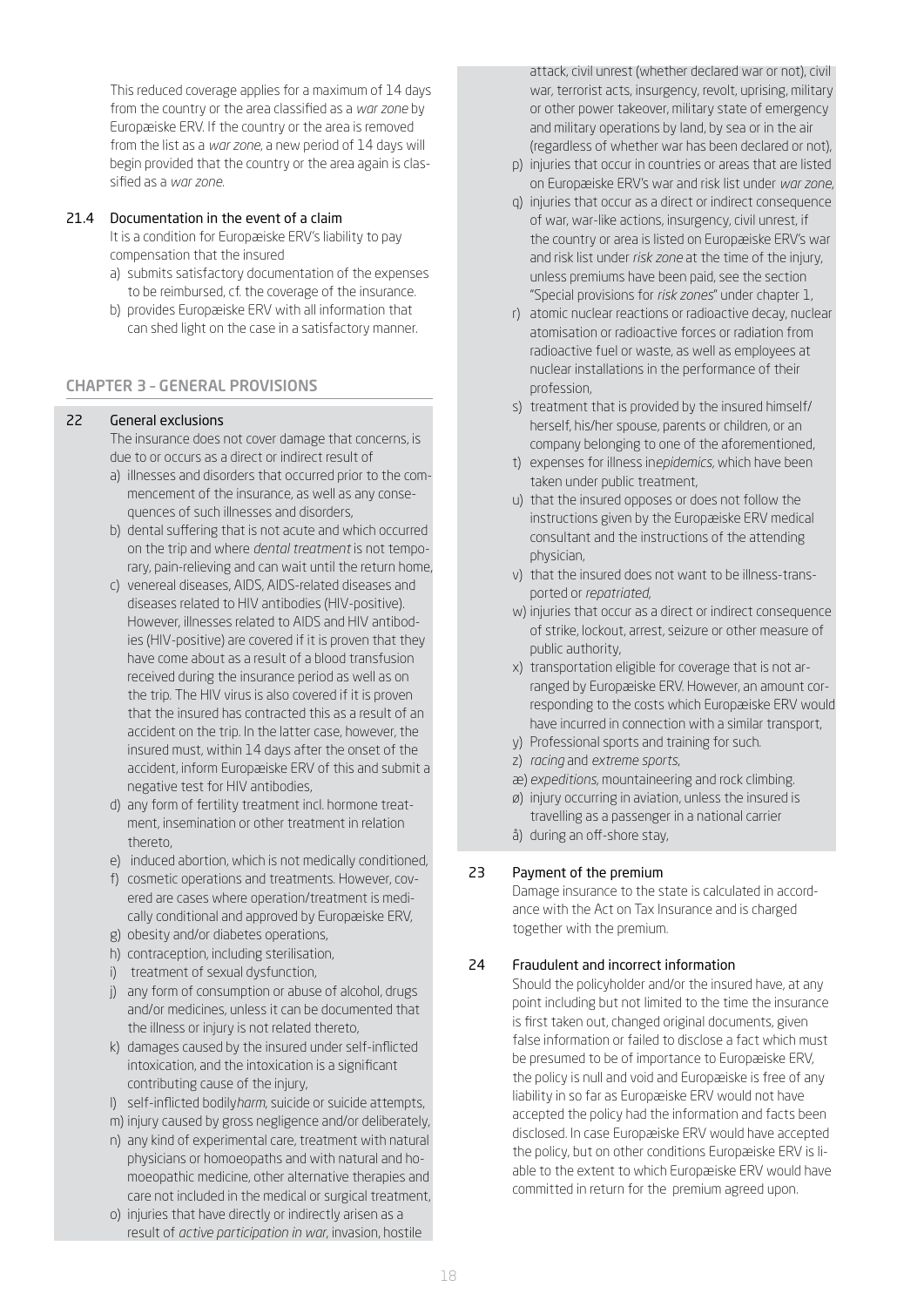# <span id="page-18-0"></span>25 Personal data processing and disclosure of information

Europæiske ERV values your privacy. We will only use your personal data for the purposes for which you give it to us. We will retain your data for the duration required by our operational purposes. Europæiske ERV will only disclose your personal data to other organizations where we have your permission to do so, or where we are required to do so by regulation. You also have the right to request, in writing and without cost, information from us about the information we have on you and how it is used. You can also notify Europæiske ERV in writing if you do not want your personal data to be processed for purposes that concern direct marketing.

You have the right to ask us to delete the personal data. Please note that in some cases when you make such a request of personal data, we may not be able to honour your request as this may result in us not being able to fulfil our legal obligations or if there is a minimum statutory period of time for which we have to keep your personal data. If this is the case then we will let you know our reasons.

# The address is:

Europæiske ERV

Kundeambassaden Frederiksberg Allé 3 1790 København V. Denmark

Requests for correction of personal ID numbers can be made to the same address.

In the event of a claim, Europæiske ERV is entitled to disclose the information received from the insured and/or policyholder to Europæiske ERV's international network, including our central control unit and service offices. Furthermore, Europæiske ERV can request to seek information on your state of health and treatment from the physicians and hospitals that have treated you. Europæiske ERV may request that you sign a so-called "medical release" giving Europæiske ERV the right to request medical information.

# 26 Complaints

Any disputes arising from the insurance agreement should be sent in writing to

Europæiske ERV Rejseforsikring A/S Frederiksberg Allé 3, DK- 1790 Copenhagen V, att.: Skadeafdelingen.

## Ankenævnet for Forsikring (The Insurance Complaints Board)

If the Insured is not satisfied with Europæiske ERV's settling of the claim or with other matters pertaining to the policy, and if repeated approaches to Europæiske fail to produce a satisfactory result, complaints can be lodged with:

The Insurance Complaints Board ("Ankenævnet for Forsikring")

Anker Heegaards Gade 2 DK-1572 Copenhagen V. Telephone: +45 33 15 89 00 (10 a.m. to 1 p.m.)

The complaint must be submitted on a special complaints form which you can obtain from:

- Europæiske ERV Rejseforsikring A/S
- Ankenævnet for Forsikring (Insurance Appeals Board)
- Insurance Information Philip Heymans Allé 1 2900 Hellerup Telephone +45 41 91 91 91 (between the hours of 10:00 and 13:00)

A fee must be paid at the same time as you submit the complaint form. This will be refunded if

- the insured's complaint is upheld in part or in full,
- the complaint cannot be processed,

– the insured him/herself withdraws the complaint.

# 27 The insurance agreement

The insurance cover is subject to the policy, the insurance conditions and the currently valid Danish Act on Insurance Contracts to the extent that the provisions of the Act have not been deviated from.

# 28 Other insurance

The insurance does not cover claims for damages that are covered by another insurance policy or a credit card. In case of any claim, it must always be stated whether insurance has been taken out in another company or if the insured is the holder of a credit card. Compensation in accordance with the coverage Accident is not limited by another established insurance policy.

# Public coverage

Europæiske ERV is not obliged to cover expenses that are already fully or partially covered by the public insurance.

# Duty of co-operation

The policy holder and the insured are obliged to co-operate with Europæiske ERV and to notify Europæiske ERV immediately in case compensation can be demanded from other party, or in case other legal steps may be taken towards a third party.

Furthermore, the policy holder and the insured shall keep Europæiske ERV fully informed and take the steps necessary to make demands regarding compensation from another party and attend to the interests of Europæiske ERV.

# 28A Other insurance

If, at the time that loss or damage insured by this certificate occurs, the insured has any other insurance against such loss or damage or any part thereof, the underwriter shall be liable under this insurance for its proportionate share of loss or damage only.

# 29 Transfer of compensation claims

No one can pledge or assign his/her rights under this policy without the consent of Europæiske ERV.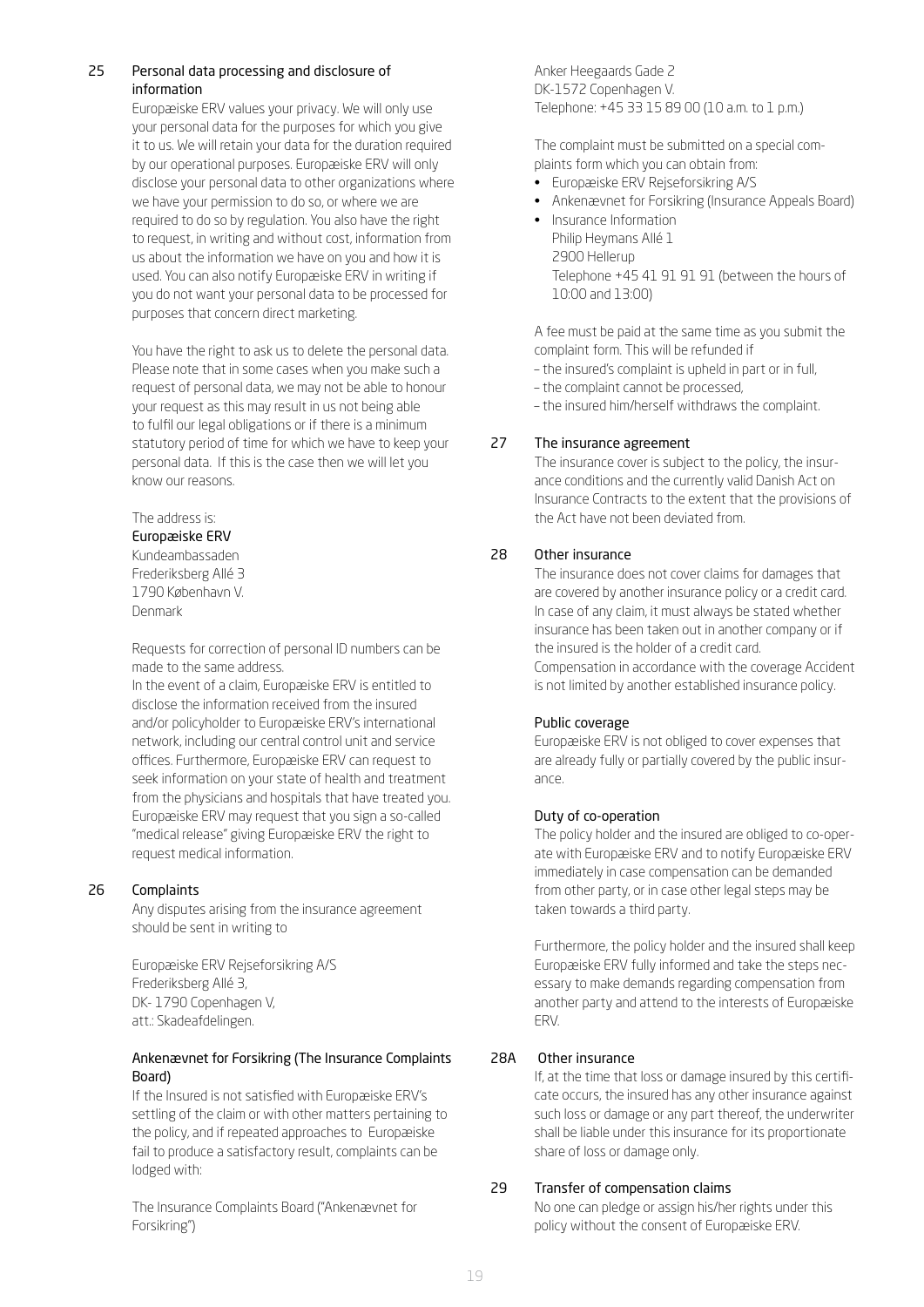# 30 Recourse

In case of payments under this policy, Europæiske ERV assumes all the rights of the insured in this respect.

# 30A Rights of subrogation

Underwriter shall be fully and completely subrogated to the rights of the insured against parties who may be liable to provide an indemnity or make a contribution with respect to any matter which is the subject of a claim under this certificate. Underwriter may at its own expense take over the insured's rights against third parties to the extent of its payments made. The insured shall co-operate with the underwriter and provide such information and documentation reasonably required by underwriter in order to collect and enforce its rights of subrogation. Underwriter may institute any proceedings at its own expense against such third parties in the name of the insured.

# 31 Venue and applicable law

Actions brought against Europæiske Rejseforsikring A/S shall be tried in Copenhagen, Denmark, at the City Court ("Byretten") or at the Appeals Court, Eastern Division ("Østre Landsret"). Disputes related to this insurance must be settled under Danish law.

# 32 Definitions

For the purposes of this insurance policy, the terms below are defined as follows:

- Accidental damage. If the insured is without blame in the damage, is is accidental. One is not liable for compensation for accidental damage. In such cases, the one who suffers damage, shall himself/herself bear the loss.
- Act of terrorism. An action aimed at creating serious and widespread fear in a population and/or improperly influencing a public authority through the creation of serious and widespread fear. An act of terrorism includes the use of violence or credible threat thereof.
- Active participation in war. Persons sent out by military authorities, including peacekeeping tasks, are considered active participants in war. Persons who are out on humanitarian terms are not considered to be active participants in war.
- Acute illness. Acute illness eligible for coverage is understood as a new onset of illness or a wellfounded suspicion of a new onset of illness.
- Assault. Provable personal injury sustained by a wilful criminal offence.
- Crisis psychological treatment. A professional crisis contingency that is made available at the location of the accident which end upon the insured's return to his/her*country of residence*.
- Chronic illness. A diagnosed illness for which there is not a known healing treatment.
- Computer equipment. Laptop computer, external hard drive, USB connector, memory card, printer, scanner, external DVD/CD drive, multimedia equipment and projectors.
- Country of residence. The country where the insured has his/her permanent residence.
- Damage. A damage caused by an external impact of

the object as a result of a significant impairment in its function. It is a prerequisite that both cause of damage and the damage have been sudden and occurred at the same time.

- Dental treatment. Treatment of an tooth illness or dental injury that is normally carried out by a dentist in Denmark.
- Destination. The final destination for the trip in question.
- Drugs. Substances or agents, legal or illegal, which affect the central nervous system, including cannabis, hash, fungi or other euphoric substances
- Expeditions. Expeditions to areas where the public authorities require you to have a special permit in order to be there.
- Extra expenses. Expenses which the insured only has as a result of a claim which is eligible for coverage. If the expenses should have been paid regardless of the claim, they are not classed as extra expenses.
- Extreme sport. Participation or performance of ski jumping and ultra-light flying, kite or paragliding, parachuting, gliding base jumping, art flight or similar and hang gliding
- **Epidemic.** Epidemic means many people who are infected with the same illness in a short space of time.
- Evacuation. The transport of the insured from a given country or area in connection with a crisis situation to the nearest safe area or country in relation to the crisis.
- Established travel route. Travel route that can be documented by means of an account of a journey from the travel agent, purchased air, train or bus tickets or booked overnight accommodation.
- Foster children. A foster child always has the same address as the insured, as registered in the Danish National Register of Persons, and the insured has been approved by the municipality as the child's guardian.
- Foster parents. Persons who are not the insured's biological parents or *step-parents*, but who have been approved by the municipality as the insured's guardians.
- Foster siblings. Persons who are not the insured's biological siblings or *step-siblings*, but with whom the insured lives or has lived with along with the insured's parents, step-parents or foster parents.
- General travel luggage. The luggage which the insured may/can bring on the trip in accordance with applicable rules for the selected transport. This means the carry-on luggage as well as checked-in luggage without over-weight.
- Go-cart. 4-wheeled vehicle with a maximum speed of 80 km/h.
- Ground for action. A dispute concerning an actual relationship that is to be assessed by a lawyer in order to determine whether the case is to be tried by a court.
- Hijacking. Wrongful detention of the insured in connection with his/her transport in an aircraft, trains, bus, car or boat.
- Immediate relatives. The insured's spouse or, if such is not left, the insured's children. If there is no spouse or children, the sum is paid to the insured's partner who has been registered with the same address in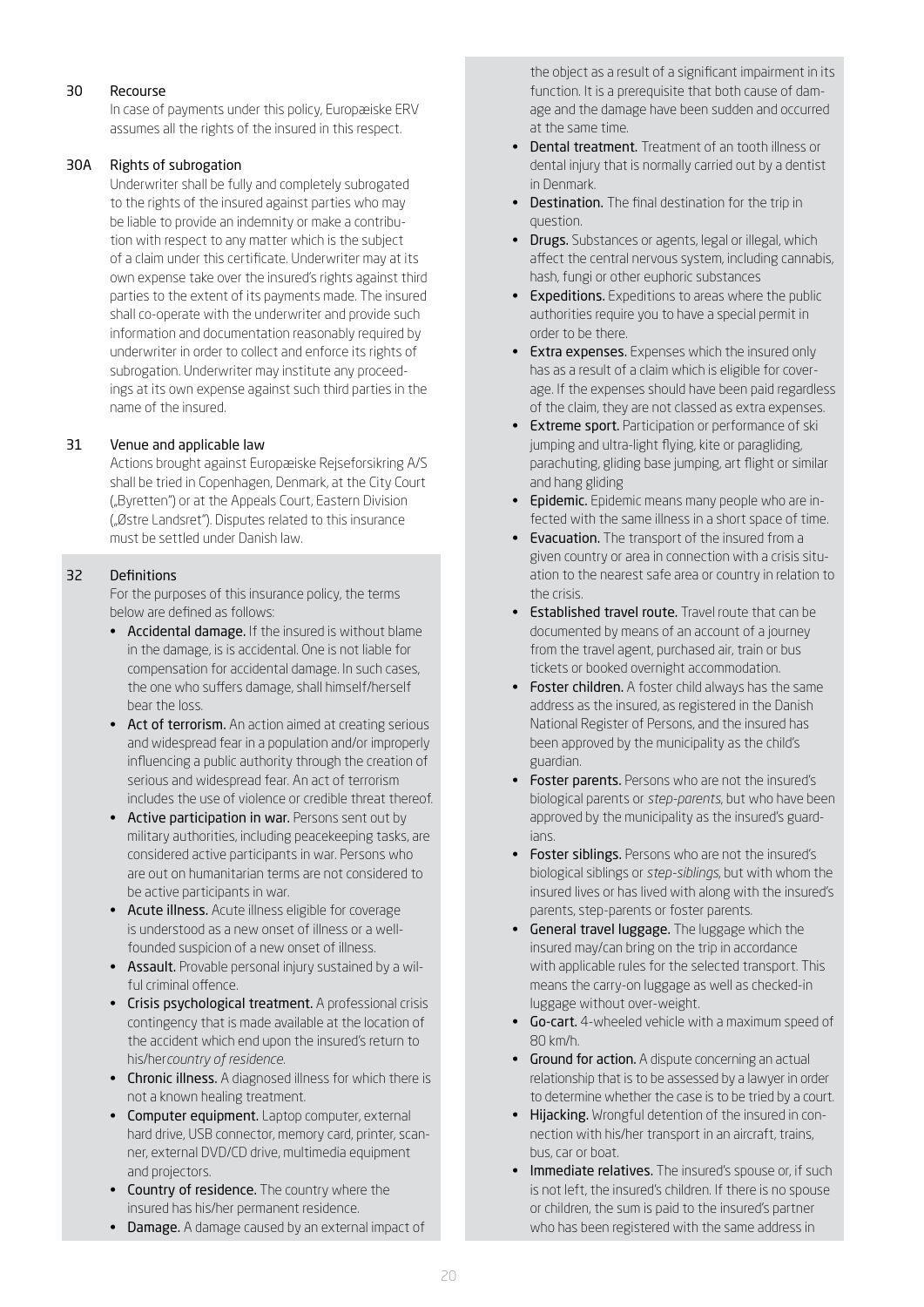the population register as the insured for the last 2 years before the time of death.

- Implants. An implanted artificial part in the human body.
- Jewellery are articles which include gold, silver, platinum, pearls and precious stones.
- Kidnapping. Wrongful detention of the insured, including where a political requirement or a requirement for ransom is demanded.
- Manual work. Below is an overview of the professions and companies in which occupational employment in this insurance is considered *manual work*. Persons who perform office work, supervise or act as leaders, including assisting managers shall not be regarded as *manual work*ers, unless the work is carried out within the mentioned professions or companies. Asphalt workers, mechanics, fitters, plumbers, firefighters, divers, electricians, fitted kitchen installers, factory workers, movers, forestry, fire strokers, gas and water plumbers, glass fitters, blacksmiths, gravel miners, iron foundry, earth and concrete work, lime brickwork, boiler cleaning, mechanical engineering, masonry, oil refinery works, installation of antennas, rescue teams, pipelines, shipyards, chimney sweepers, forest workers, butchers, forging, carpenters, scaffolding, foundry work, shipping, roofing, carpenters, road work, window washers, workshops.
- Medical malpractice. Treatment which in accordance with the Danish Law on Access to Complaints and Compensation in the Health Service chapters 3 and 4 are assessed as eligible for compensation.
- Ministry of Foreign Affairs of Denmark. The Ministry of Foreign Affairs in Denmark.
- Mix-up. Switching of luggage that takes place when another person incorrect believes that it is their luggage.
- Motor racing. When two or more persons compete against each other using motor vehicles (does not include *go-carts*).
- Natural disaster. A non-human-induced, catastrophic situation that triggers the forces of nature, including earthquakes, volcanic eruptions, hurricanes/ typhoons/cyclones, storms, tornadoes, floods, tidal waves and tsunamis.
- Night parking. When a car is left parked during the period between 22:00 and 06:00.
- Photographic equipment. Camera and associated equipment.
- Pre-existing illness is an illness that either is known by the patient or diagnosed at the time of departure.
- Process risk. The risk involved in an imminent lawsuit so that the insured is not successful in a lawsuit.
- Professional sport/sportsman. A sportsman that does not fall under the following definition of amateur sportsman: "An amateur sportsman is a sports performer who does his/her sport based on own interest without contractual obligations to his/her club, personal sponsor or club sponsor, etc. and without receiving any remuneration other than having the trip and stay paid for. Sports clothing, apparatus etc. which the sportsman/woman receives or is provided with, and any minor prizes, including cash prizes which the sportsman/woman has the chance to win in con-

nection with playing his/her sport are not regarded as remuneration.

- Prosthetic devices. Artificial substitute for a missing part of the human body, including teeth.
- Repatriation. Prescription transport from damage country to *the country of residence*. Repatriation is done by air ambulance or a standard scheduled or chartered flight in accordance with Europæiske ERV assessment.
- Risk zone. Areas or countries, which are defined as being risk zones by Europæiske ERV.
- Step-children. Children who are not the insured's biological children, but where the insured is married or lives together (at the same address, as registered in the Danish National Register of Persons) in a marriage-like relationship with a biological parent.
- Step-parents. Persons who are not the insured's biological parents but who are married or live together at the same address, as registered in the Danish National Register of Persons, in a marriage-like relationship with one of the biological parents.
- Step-siblings. Persons who are not biological siblings, but with whom the insured lives or has lived in a sibling-like family relationship for a minimum of one year.
- Theft noted at the time of the act. Obvious theft where there is no threat of violence and where the theft is observed or noticed by the insured at the time of theft.
- Tooth damage caused by chewing. Damage to teeth caused by eating or chewing.
- Travel companion is a person who has purchased the trip to make this together with insured.
- Travel home. A trip back to the*country of residence*, where the insured can travel as healthy.
- Video equipment. Video camera and associated equipment.
- War zone. Areas or countries, which are defined as being a war zone by Europæiske ERV.